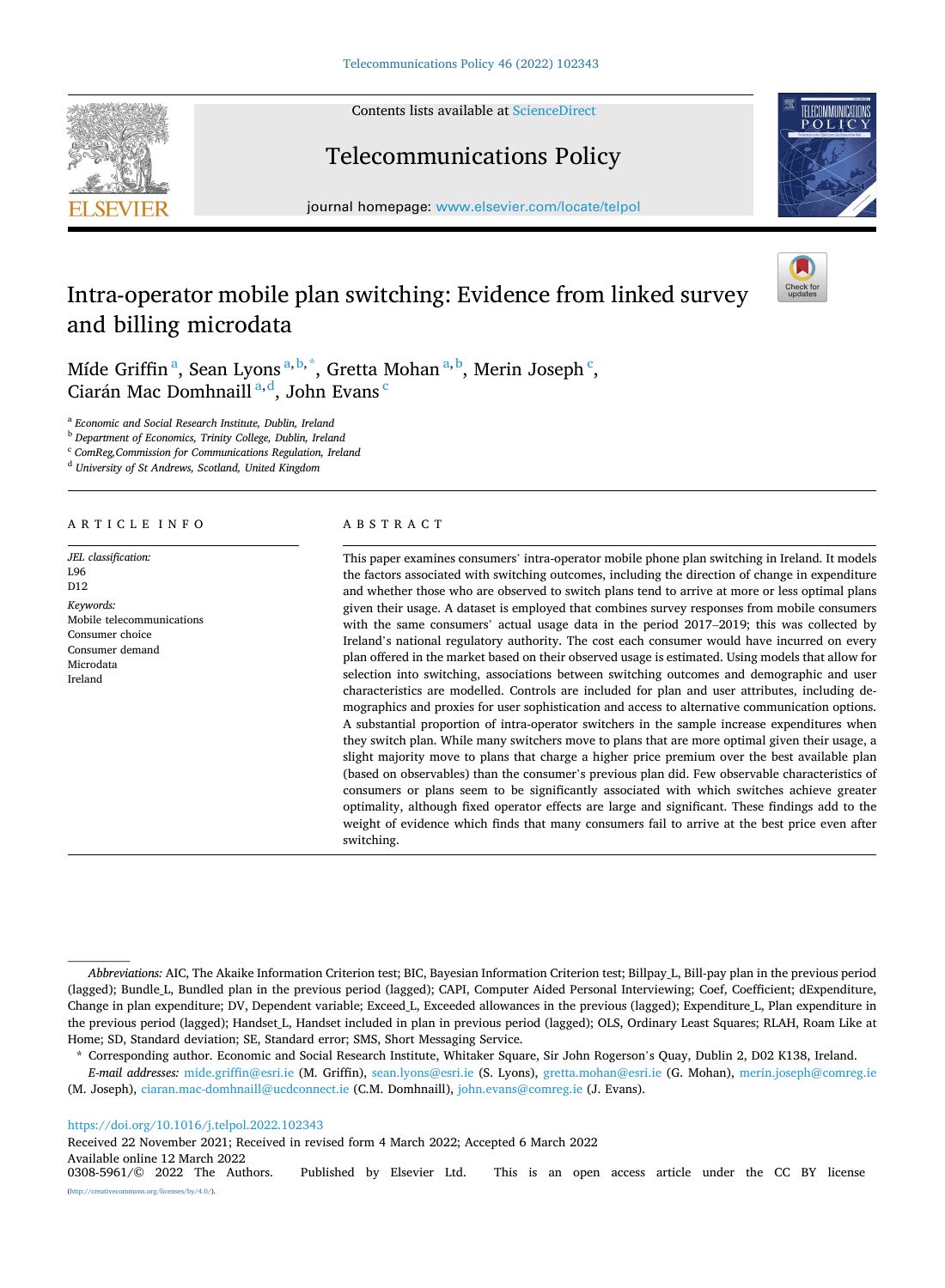## **1. Introduction**

Mature mobile telecommunications markets tend to be relatively concentrated, with a small number of network operators often accompanied by a set of mobile virtual network operators and resellers ([European Commission, 2016\)](#page-18-0). Regulators have made significant efforts over time to remove barriers to consumer search and switching, with a view to facilitating competition; for example, switching costs have been reduced by imposing mobile number portability and informational barriers have been reduced by the emergence of price comparison tools. Nevertheless, rates of inter-operator switching vary across markets and over time, with many jurisdictions seeing relatively little switching and a high proportion of consumers reporting that they never switch operator ([Lunn](#page-19-0)  $\&$ [Lyons, 2018](#page-19-0)). This phenomenon has been recognised for some time, and the barriers to inter-operator switching have been extensively studied. In contrast, less is known about the factors underlying switching among plans but staying with one's existing operator. This is referred to as intra-operator switching. The extent to which intra-operator switching is common, the mechanisms behind it, and the consumer outcomes associated with it, may have implications for the nature of competition in mobile markets and the distribution of benefits among consumers, particularly in places where the extent of inter-operator switching is low.

This paper asks three main questions: What are the main factors associated with higher probability of switching to another plan with the same operator in the mobile telephony market? Do consumers who switch in this way mainly switch to higher-cost or lowercost packages? Finally, do consumers generally arrive at more or less optimal plans than the ones they switched from, given their pattern of consumption of services? The current paper addresses these questions using data from Ireland that links a consumer survey with billing data on the same consumers' chosen mobile plans, usage of services and expenditures. The main contributions of the paper are that it adds to the very limited literature on intra-operator (as opposed to inter-operator) switching and that it does this using microdata drawn from all the main service providers in a national market.

The basic mobile phone service offering, including voice calls, SMS (Short Messaging Service) texts and mobile data, may seem broadly similar across providers, but it is subject to considerable differentiation. Varying combinations of services, usage allowances, costs, brand image and contract terms are offered to, and ultimately chosen by, consumers. The retail market also includes important goods and services such as handsets, "over the top" media services such as streaming platform subscriptions and other digital applications that may act as complements or substitutes. Service offerings from different markets are sometimes combined in wider telecommunications bundles (e.g., broadband, fixed-line (landline) phone, television), further complicating the choices available to consumers and the task of analysing consumer responses.

Much of the literature modelling the determinants of consumer demand in mobile telecoms relies on experimental studies of hypothetical choice of consumers in stylised environments, e.g. Friesen & [Earl \(2015\)](#page-18-0). This approach has advantages in allowing strong control of the choice setting and establishing causality, but some argue that the validity of these hypothetical studies for real world consumer behaviours may be limited ([Confraria et al., 2017\)](#page-18-0). In this paper observational data are employed to examine consumer choices from a large set of actual mobile telecommunications packages. This approach can be seen as complementary to experimental studies, as it has advantages in establishing external validity and incorporating the richness of the actual market, though it cannot achieve a fine level of experimental control or claim to have uncovered causality.

In examining consumer choices in the mobile phone market, the motivation for study arises primarily from the regulatory sphere. Regulation of digital networks and services, including telecommunications, encompasses facilitation of competition and protection of consumers, among other mandates. From a regulatory perspective, the findings can provide insight on how consumers make decisions in a complex marketplace and may help regulators establish how well retail markets are working and identify where consumers (or particular consumer groups) may need regulatory or legislative protections. This is particularly important given that the market is mature but still characterised by rapid technical progress. Indeed, the market for mobile phones have been described as technology push-driven, where products are created in advance of the identification of recognised consumer needs [\(Karjaluoto et al., 2005](#page-18-0)). Regulators require insights into an evolving market where operators try to efficiently manage churn, acquire new customers and design optimal market offerings.

Understanding consumer choice in the mobile phone plan market has taken on added importance in the context of the COVID-19 pandemic and the rapid move to remote working. For example, a survey revealed that 89% of people in Ireland valued their use of their mobile phone during the pandemic, with 45% of working people using voice calls and SMS for work, and 42% using mobile data for work purposes ([ComReg, 2020a](#page-18-0)). A large majority of respondents were satisfied with their mobile services: 84% believed that their mobile phone voice calling service was adequate for working remotely and 73% found their mobile data adequate; however, around one-in-ten reported that their mobile voice (9%) and data (12%) services were not adequate for their work activities ([ComReg, 2020a](#page-18-0)). Given the policy emphasis on scope for continued remote working beyond the COVID-19 pandemic, the quality of mobile services will likely remain an important enabling factor.

The structure of the paper is as follows. Section 2 reviews the international literature on consumer choices in mobile telecoms and provides a brief description of the Irish mobile telecoms market. Section [3](#page-4-0) outlines the methods used, including a description of the data and formulation of econometric models. The results are presented in Section 4. Section [5](#page-9-0) discusses the findings considering policy implications, as well as the merits and limitations of the research, concluding the paper.

## **2. Background**

To provide research context, a review of the literature on consumer choice in mobile telecoms services is presented, followed by a brief overview of the market in Ireland.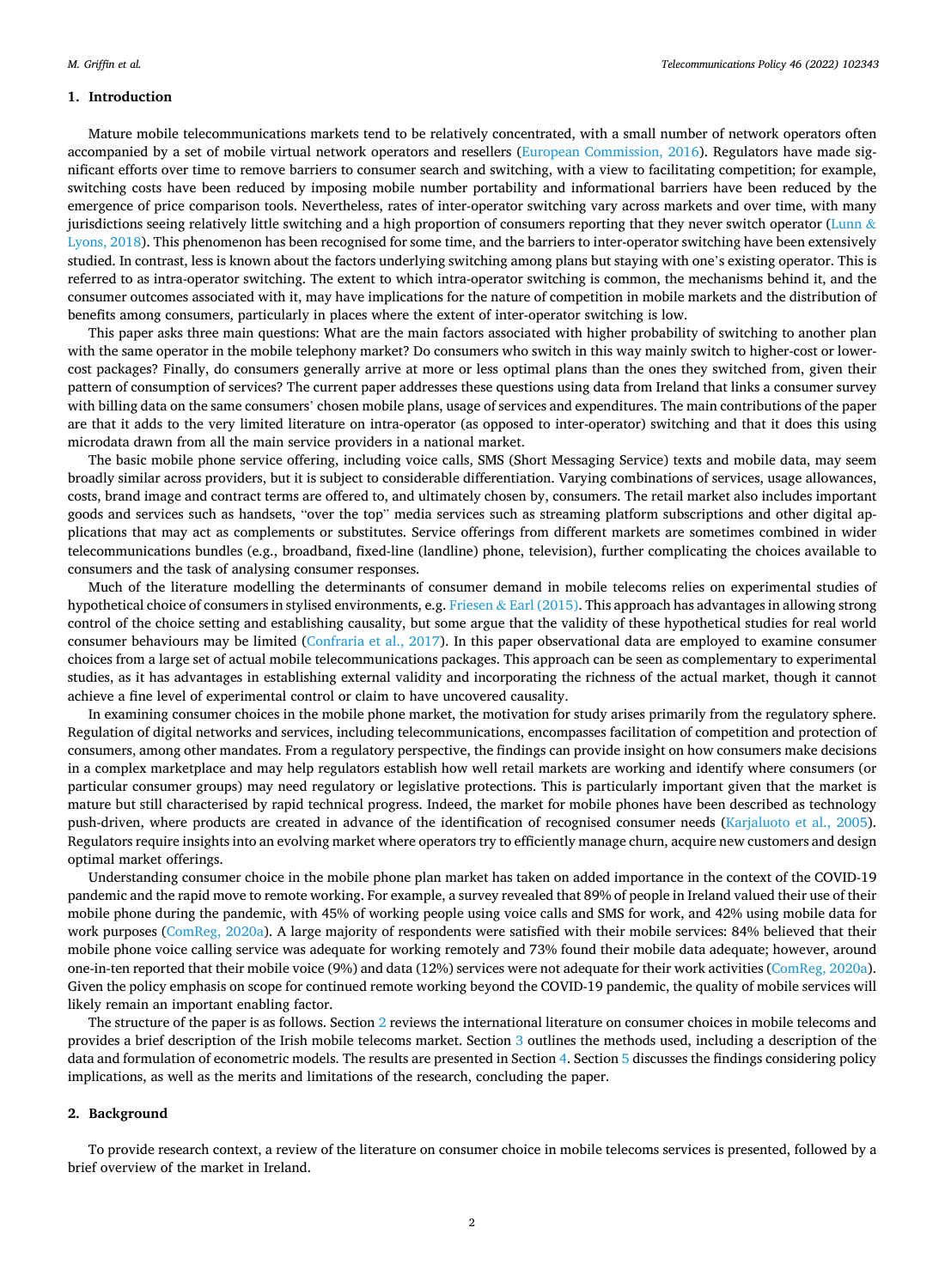#### *2.1. Literature on consumer choice in mobile telecoms*

There is a substantial body of literature examining consumer choice in mobile telecommunications. The evidence concerning choice of mobile plans and operators is first reviewed, followed by studies investigating switching in these markets.

#### *2.1.1. Consumer choice of mobile phone plans*

A large body of literature has used experimental methods to explore how consumers select among mobile phone options. In an early study, [Riquelme \(2001\)](#page-19-0) considered bounded rationality when choosing from a large array of mobile phone options. Consumers with prior experience could predict their choices relatively well, although knowledge remained imperfect, and respondents tended to both over- and underestimate the importance of certain features. [Earl et al. \(2019\)](#page-18-0) conducted an experiment whereby consumers had an hour to select the best tariff for specified usage – many discovered the optimal choice, but only one in twenty managed to select it. Friesen & [Earl \(2015\)](#page-18-0) found that complex tariffs led to sub-optimal decision-making, even after many rounds of feedback. However, numerical literacy and task experience was found to improve decision-making. Martins  $&$  [Szrek \(2019\)](#page-19-0) also found evidence in an experimental setting that people with poor numeracy are less likely to choose the cheapest (optimal) plan.

Experimental evidence reveals important features of consumer preferences and demand; however, observational studies provide complementary empirical evidence on real-world consumer choices and demand. There is a long history of observational studies on tariff choice and its welfare effects in telecoms. One dimension examined in the 1970s onwards was how consumer demand responded to a change from flat-rate to metered service for local fixed line telephony services. While theory implies that metered service should be more efficient as it aligns marginal prices more closely to costs, it was noted at an early stage that consumers generally prefer flat-rate tariffs [\(Mitchell, 1978](#page-19-0)). Empirical studies showed the effects on demand from changing this aspect of tariff structure to be modest [\(Train et al., 1987](#page-19-0)). Later work considered how well consumers are able to find the optimal plan from a set of alternatives. Some argued that fixed line telephony consumers choose rationally in both static and dynamic terms [\(Miravete, 2003](#page-19-0)), whereas others concluded that sub-optimal choices can persist (Mitchell & [Vogelsang, 1991; Taylor, 1994](#page-19-0)). Many of the reasons advanced for suboptimal use of optional tariffs in fixed line telephony services were essentially informational, including uncertainty about future demand; misperception of current consumption and prices; or attempts to limit bill variations in the face of volatility in usage. Other explanations, including inertia or satisfaction from the act of choosing, brought in aspects of consumer preference or behavioural factors. Questions around consumers' abilities to select the best plan and biases at play continue to be explored in the current telecommunications literature, now with a focus on mobile telephony and data services.

Using panel data of the usage of mobile phone services of over 6,800 customers of a single operator in an (unspecified) Asian country in 2002, [Kim et al. \(2010\)](#page-18-0) analysed a sequential consumer demand model of plan choice and quantity demanded of voice and SMS services. SMS and voice services were found to be weak substitutes, and there was a low own price elasticity of voice calls (inelastic). User sensitivity varied depending on demographic characteristics, with younger users and females exhibiting more inelastic demand. The authors also highlighted that users chose sub-optimal plans among those offered by the operator, with substantial differences between actual and expected consumption.

Demand for mobile services and substitution patterns were also estimated by Ida & [Kuroda \(2009\)](#page-18-0) in a study which focused on 2G and emerging 3G mobile telephone services among three operators in Japan. Using mobile usage data on 687 customers, discrete choice modelling revealed that substitution across services was stronger within providers than across providers e.g. the closest substitute for operator 1's 3G service was operator 1's 2G service, rather than operator 2's 3G service. The authors suggest that this was driven by switching costs, with subscribers locked-in to providers through telephone numbers, family-member discounts and long-term discounts. Variations in the elasticities of products across the generation of services were also uncovered.

Other studies use operator data to examine how consumers choose between increasingly complex mobile service offerings. Grzybowski & [Liang \(2015\)](#page-18-0) considered the demand for fixed-mobile bundles, specifically quadruple play tariffs (including mobile voice and data, fixed internet provider voice, fixed broadband and internet provider TV) using data on over 4400 European subscribers. Consumers placed a negative valuation on contractual commitment and a positive marginal value on mobile data and voice minutes included in bundled tariffs, with positive valuations on tariffs with unlimited minutes. The researchers suggested that mobile voice was a substitute for fixed broadband access and consumers reduced their voice consumption once they secure a broadband connection. They also find that consumers value unlimited calls less when fixed Voice Over the Internet Protocol (VoIP) is included in the tariff, which may be driven by consumers using Internet access for voice calls.

Existing literature on the choice of mobile handsets also provides useful background on factors that may underlie choice in the *plan*  market. Examples include gender, "tech savviness" and brand familiarity ([Karjaluoto et al., 2005\)](#page-18-0), operating system familiarity (Grzybowski & [Nicolle, 2021](#page-18-0)), and user "type" e.g. techno-fun oriented versus value-driven ([Mazzoni et al., 2007\)](#page-19-0). Evidence of inertia with respect to handset operating systems and brands has also been documented (Grzybowski & [Nicolle, 2021](#page-18-0)).

#### *2.1.2. Consumer choice of mobile operators*

The choice of mobile operator by consumers has also been widely studied. [Maicas et al. \(2009\)](#page-19-0) found that the probability that a customer selected a specific operator increased with the number of members of their social network already subscribed to that firm. Price, proxied by the average revenue per user for firms, negatively influenced choice of operator, while firm size had a positive influence. The results indicated that more intense users valued their social network more, while users who stayed longer with a network were less sensitive to personal network effects. 'Sophisticated' users, defined as those with 'a deep knowledge of the service offered by the operator', were found to have a higher perception of personal network effects and were better able to select the best option.

Focusing on voice plans, Sobolewski & [Czajkowski \(2012\)](#page-19-0) modelled operator choice between four operators. Operator brand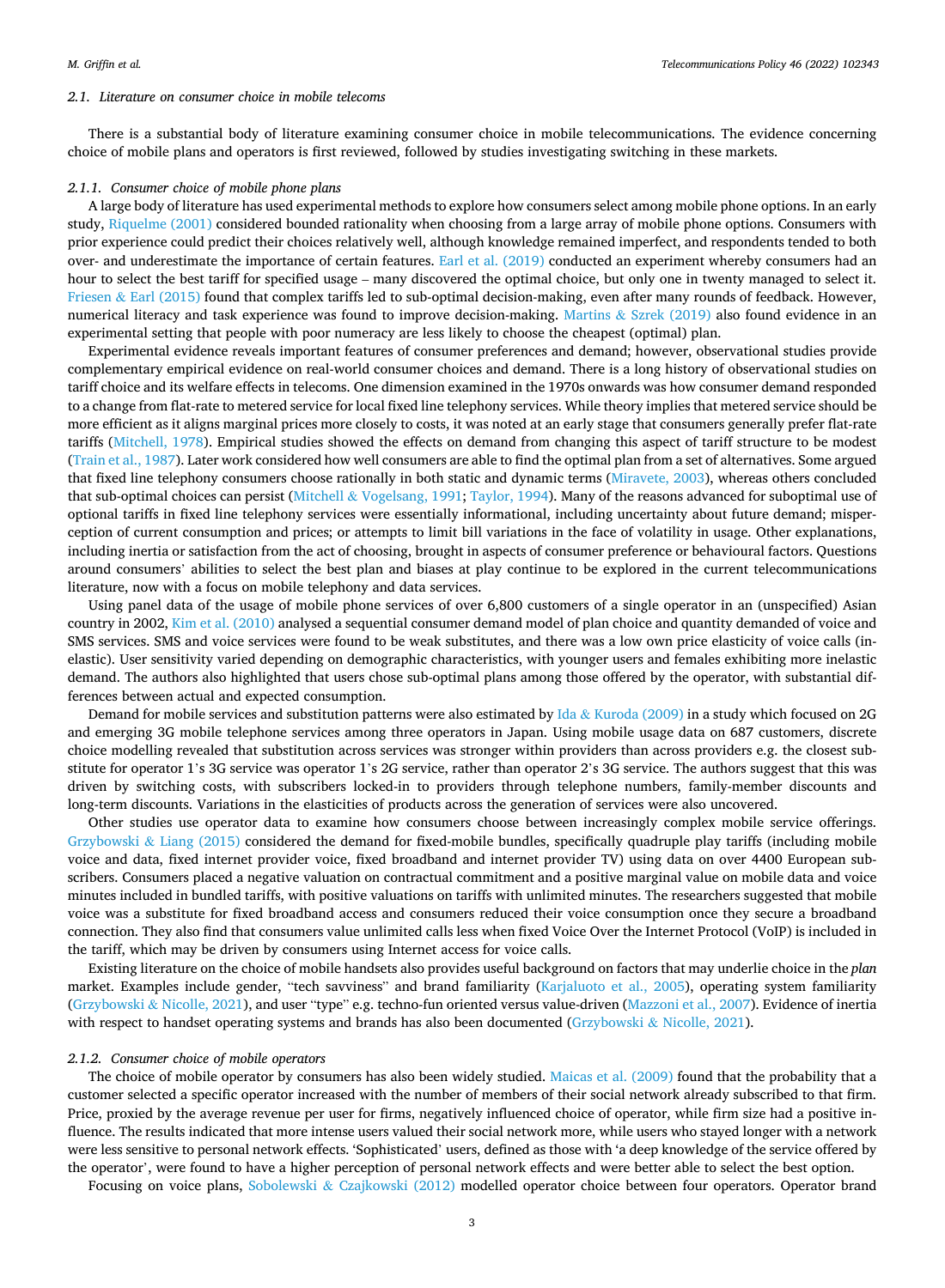seemed to affect consumer utility and choice, where operators endeavoured to present themselves as differentiated even though functionally identical services were sold. There was also a significant impact of the "status quo operator" on each of the respondent's choices, where strong loyalty, even in hypothetical choices, increased switching costs.

A substantial amount of research in the area of mobile operator choice has examined the degree to which closed user groups or "network effects" affect choices, both those concerning the size of an operators' network in aggregate and those concerning personal or local network effects e.g. having family and friends on a network (e.g. [Karacuka et al., 2013](#page-18-0); Kim & [Kwon, 2003\)](#page-18-0). These can often be tariff-mediated e.g., induced when operators charge higher prices for off-net and on-net calls (Birke & [Swann, 2006](#page-18-0)).

#### *2.1.3. Search and switching*

There is an extensive literature on the factors encouraging or discouraging consumer search and switching between operators, as well as policies such as mobile number portability that are intended to make switching easier and less costly. Much of this research focuses on inter-operator switching as opposed to intra-operator switching.

Switching intentions and the determinants thereof have been empirically explored in several contexts**.** In the Irish context, [Lunn](#page-19-0) & [Lyons \(2018\)](#page-19-0) used data from the Irish telecommunications regulator to investigate how consumer and service characteristics relate to switching intentions, using a sample of 1069 customers. Bill shock, having children in the household, expecting large savings (*>*20%), being younger and in the lowest income group were revealed to be significant positive factors associated with intention to switch mobile provider, while working on home duties and being a long-standing customer had a negative effect. The findings suggested that it may be increasingly challenging to encourage a core group of non-switchers to participate in search and switching activities as time passes.

Kim & [Yoon \(2004\)](#page-18-0) explored subscriber churn and customer loyalty among customers of five mobile operators in Korea. The probability that a subscriber switched operator was dependent on satisfaction with factors such as call quality, tariff level, and subscription duration. A 'lock in effect' was evident, with consumers sticking with their operator unless they encountered significant flaws or dissatisfaction. The authors propose that consumers have limited ability to discern differences in quality across operators as more technologies are incorporated. Thus, building a distinctive brand name is likely to be a fruitful investment for operators.

Many consumers are reluctant to search and switch in the mobile telecommunications market. This phenomenon is known as consumer inertia, and it is mostly studied in an inter-operator context. Mesquita & [Urdan \(2019\)](#page-19-0) characterise inertia as "spurious loyalty", prevalent in the provision of ongoing services, and it can also be understood as switching avoidance, passiveness and resistance to change. Several theoretical reasons are proposed for consumer inertia in telecommunications. First, behavioural economics highlights the importance of search costs, heuristics, status quo bias, defaults, and time scarcity in decision making. [Harrison](#page-18-0) [et al. \(2011\)](#page-18-0) commented that the complexities of telecommunications offerings can lead to stress, confusion, and information overload, as well as indecision and inertia for consumers, resulting in poor outcomes for consumers. Second, any monetary switching or transaction costs will cause inertia [\(Grzybowski](#page-18-0) & Liang, 2015). Third, the nature of the market may exacerbate reluctance to switch, in that consumers are not completely free to choose if contractually bound (Birke & [Swann, 2006](#page-18-0)). However, operators also expend effort to retain consumers using personalised pricing among other strategies ([Capponi et al., 2021](#page-18-0)). This may leave consumers vulnerable to exploitation when they do not switch.

While some consumers remain inert, others do switch operator. Indeed, operators may have strong incentives to engage in consumer retention strategies, given the high costs of acquiring new consumers over retaining existing ones ([Seo et al., 2008\)](#page-19-0). Operators' efforts to identify churn-prone consumers and discourage them from switching have been well studied using machine learning methods among others ([Huang et al., 2015; Lu et al., 2014\)](#page-18-0). Intra-operator churn has also been considered using these methods to consider consumers' propensity to switch between technologies e.g. 4G versus 2G/3G [\(Zhang et al., 2018, 2020\)](#page-19-0). Machine learning models are well-suited to predicting, and to some degree characterising, switching and churn. However, they are not well placed to examine causal links between propensity to switch and consumer characteristics or the outcomes of such switches. The present paper is the first one to take this approach to date.

#### *2.1.4. Challenges in decision-making*

A final relevant strand of the literature focuses on how well consumers make complex choices in the telecoms market. [Gerpott](#page-18-0)  $\&$ [Meinert \(2016\)](#page-18-0) examine the factors associated with tariff misfit associated with switches to flat rate plans, and find more misfit among older consumers, as well as those with longer operator tenure, greater usage variation and those whose phone is not an iPhone.

Uncertainty and difficulty in estimating and predicting usage are other reasons why consumers might make poor decisions in the mobile plan market. [Han et al. \(2021\)](#page-18-0) develop a model of mobile plan choice under uncertainty and use experimental data to argue that consumer choice reflects uncertainty more than can be justified by rational choice. Uncertainty about price components creates disutility for consumers, particularly when usage is also uncertain. Consumers may overestimate how precisely they forecast their usage. In the context of fixed line telephone services, [Narayanan et al. \(2007\)](#page-19-0), note that consumers are more prone to switch from metered to fixed plans than they are to switch from fixed to metered plans *ceteris paribus*, and they attribute this to uncertainty about usage and slower learning when there is a fixed allowance of service.

[Grubb \(2009\)](#page-18-0) finds that firms offer tariffs designed to exploit overconfidence about consumer knowledge of usage in the mobile phone market in the USA. [Grubb \(2015a,b\)](#page-18-0) has also suggested that even where a market has substantial competition, firms may exploit consumer confusion and inertia by obfuscating prices, providing complex pricing schedules which make price comparison difficult and soften competition. Gabaix & [Laibson \(2006\)](#page-18-0) argue that firms may hide or shroud high add-on prices in the presence of myopic (or unaware) consumers and show that informational shrouding can occur even in highly competitive markets. A related phenomenon is salience bias, whereby consumers are overly influenced by the salience of overusing or underusing their plan allowance, leading to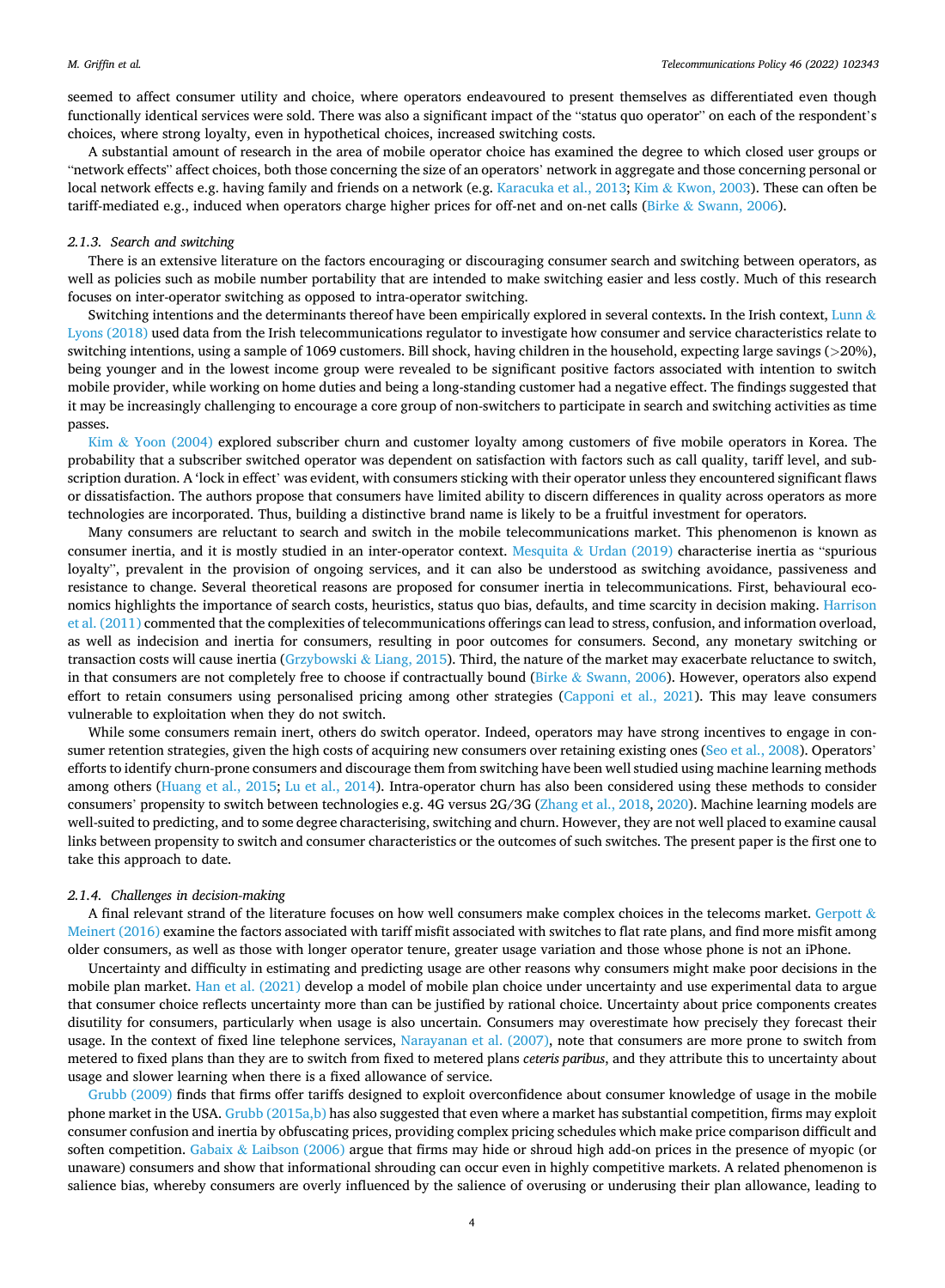## <span id="page-4-0"></span>poor choices ([Jin et al., 2021](#page-18-0)).

Consumers may also be willing to pay to avoid variation in billing rates. Lambrecht  $&$  [Skiera \(2006\)](#page-18-0) find evidence of consumers who would be better off on a pay-per-use tariff preferring a flat rate, which they explain by insurance effects, convenience and taxi-meter effects (the idea that consumers enjoy usage more when it is decoupled from payment). In a similar vein, a working paper by [Genakos et al. \(2015\)](#page-18-0) finds that exceeding the monthly recurrent fee impacts plan switching decisions among a panel of mobile phone users, and interprets the findings as evidence of loss aversion.

The evidence reviewed in this paper documents a strong research interest in choices and issues in mobile telecommunications, which has evolved as the offerings made to consumers advance with technological development. A number of studies explore why consumers may be on suboptimal mobile phone plans, and this paper aims to contribute to an understanding of intra-operator switching with linked billing and survey data from Ireland.

## *2.2. Mobile telecoms in Ireland*

As is the case across the world, mobile phones are ubiquitous in the Ireland of 2022, with a penetration rate of mobile subscriptions of 105 per 100 persons ([World Bank, 2020](#page-19-0)). Following some consolidation, Ireland currently has three mobile networks that own and operate their own network infrastructure - Eir Mobile, Three Ireland and Vodafone Ireland. In recent years, a number of mobile virtual network operators have emerged that operate services using one of these infrastructure providers' radio networks, e.g., Tesco Mobile, Virgin Mobile, Lycamobile and An Post Mobile. SIM-only plans have emerged whereby a consumer retains their handset upon switching. Such developments may be conducive to encouraging competition in the market and facilitating more switching, including between plans with included handsets and those without. There have also been some additional brands launched by network operators such as 48 (launched by Three, introduced in 2012), GoMo (Eir Mobile, in 2019) and Clear Mobile (Vodafone, in 2021) ([Godlovitch](#page-18-0) [et al., 2021](#page-18-0)). The retail market shares of the largest mobile operators in 2019, the period for which we study the mobile plan market in Ireland, were as follows: Vodafone captured 38.3% of the market, Three 35.3%, Eir 17.1% and Tesco 6.3% [\(ComReg, 2020b](#page-18-0)).

## **3. Methods and data**

The analytical approach and the main features of the data are described in this section.

#### *3.1. Analytical framework*

To fully understand consumer switching decisions, one would ideally like to observe and model the full set of available choices: whether to search for a better service offering, to switch to another operator, to switch to another plan with the same operator or to remain with the current plan. Conditional on those choices, does the consumer arrive at a plan delivering more consumer surplus? The role of handset replacement might also be important, since this can be a trigger for switching operator or plan, and it can amount to a significant portion of the combined cost of mobile service access and use.

Due to data limitations, this paper can explore only a subset of branches in the tree of possible choices about switching. Specifically, the outcomes of *intra*-operator switching are modelled, where a customer decides to remain with the same operator and switch mobile plans. For the purposes of this research, intra-operator switching is defined as a switch between different mobile plans offered by the same service provider under the same brand. The data do not allow an examination of switches between plans of different brands provided by an operator (e.g., the operator Three has the brands Three and 48 – only switches within the Three brand can be observed in these data, not switches among brands from the same operator). It is further noted that *inter*-operator switching decisions are not observed, that is, switches between different service providers (e.g., switching from the operator Three to the operator Vodafone is not observed), and there is little information on the consumer's handset before or after the switch. Nevertheless, the branch of intraoperator switching that can be observed is interesting because it has received little research attention to date. This focus on intraoperator switching implies that only a constrained form of optimality can be tested. Specifically, having decided to switch plan but not switch operator, and taking into account any change in usage, does the consumer's expenditure move closer or further to the cost of their operator's least costly plan? One might envision this as movement relative to an efficient consumption frontier. The plan that yields the lowest bill may change as a consumer's pattern and level of usage vary. The research question asks how the proportional premium paid by a respondent over the lowest available plan cost compares between the post-switching and pre-switching periods.

Due to data limitations, the consumer's rationale for switching plans cannot be examined directly in the current paper. Unobserved non-price factors can encourage a consumer to switch to a higher cost plan, for example to avail of a handset upgrade or service add-on. Changes in such unobserved characteristics may also drive some switches to lower cost plans. However, the scope for inference should be helped by focusing on *changes* in optimality due to switching rather than asking whether any consumer is on an optimal plan in a static sense in any period. For an error in measurement of changes to lead to an incorrect inference, consumers would need to value the unobserved attribute more highly in the post-switching period than before.

To construct a set of hypotheses for analysis, this section first considers some of the many different reasons why consumers might switch plans while staying with their operators. Some switching may be initiated by the consumer. In particular, the consumer's preferences for using mobile services may change in a way that makes their existing tariff plan appear less attractive than others available. This could involve a change in the mix or quantity of service components that the consumer expects to use in future. A similar rational motive for switching plan might be information-driven, as in cases where a consumer discovers they would prefer to be on a different tariff due to bill shock or some other informational reset.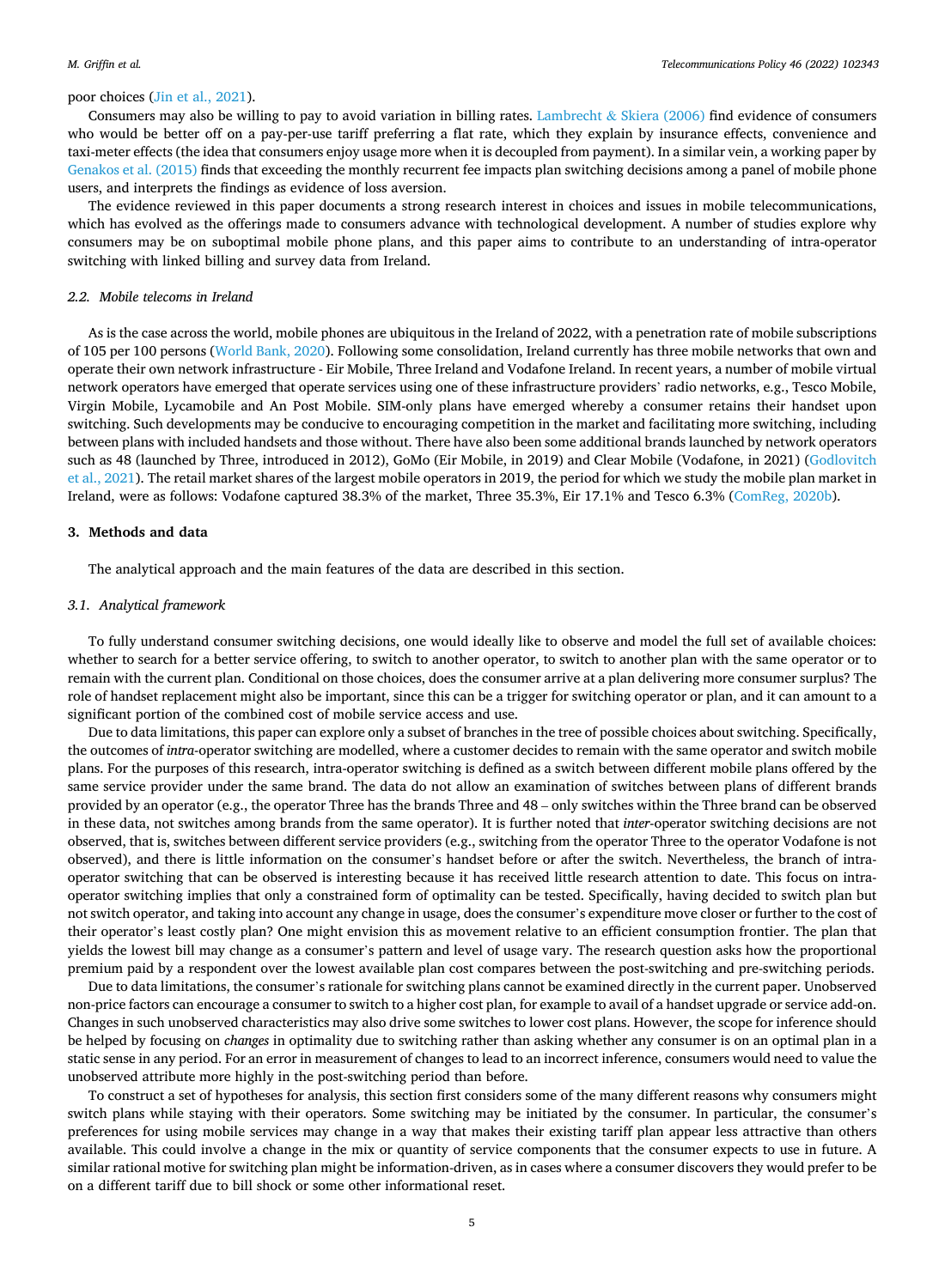<span id="page-5-0"></span>There might also be consumer-initiated switches that are less optimal for the consumer. For example, there might be a change in the consumer's perception of service value that is not necessarily grounded in actual usage. For example, consumers that exceed their plans' fixed allocation of minutes or data might believe it is optimal to switch to a plan with a higher allowance, even in cases where it is not. Salience bias, whereby consumers may be overly influenced by over- or under-use of an allowance may drive this [\(Jin et al.,](#page-18-0) [2021\)](#page-18-0) as well as fixed-rate bias (risk avoidance) and "taxi-meter" effects where consumers prefer usage to feel decoupled from payment (Lambrecht & [Skiera, 2006\)](#page-18-0). The complexity and uncertainty surrounding these choices may exacerbate such biases.

There are also rationales for switching that are supplier-led. An operator might simply change the name and branding of a service, leading to something that looks like a switch of plan in the data but does not change anything substantively for the consumer. This is referred to as a "nominal switch" to distinguish it from a "real" switch. In some instances, suppliers do require customers to change plan; for example, when legacy plans are being dropped. Typically, in such cases the consumer is assigned to a new plan and has the option of accepting it, selecting a new plan from their operator, or switching. The authors are not aware of published evidence on whether default plans offered to customers in such cases tend to be more or less costly or to provide better or worse value. A more defensive strategy might involve offering special deals to consumers who signal a willingness to consider switching operators, as in win-back offers when churn is threatened [\(Zhang et al., 2020](#page-19-0)).

Unfortunately, no information was available on whether switchers previously considered or threatened inter-operator churn, and the data do not show whether the switch was initiated by the consumer or was suggested or imposed by the operator. Thus, it is not possible to fully disentangle the relative importance of these reasons for intra-operator switching.

Nevertheless, the current paper can cast some light on some possible reasons for intra-operator switching, by using a mixture of descriptive analysis and multivariate regressions to explore the associations between switching outcomes and demographic and user characteristics. Two types of switching outcomes are examined:

- 1. Did the consumer's expenditure on mobile services rise or fall after the switch compared to the position before it?
- 2. Did the consumer arrive at more optimal plan, conditional on usage, after the switch compared to before it? This is assessed by comparing the simulated cost of the chosen plan with the least costly plan offered by the consumer's supplier, conditional on a consumer's current usage in each period. Previous research has indicated that a significant share of consumers may be on sub-optimal plans at any given time, and some may even switch to plans that are less optimal than where they started [\(Gerpott](#page-18-0)  $\&$ [Meinert, 2016](#page-18-0); [Jin et al., 2021](#page-18-0); and for energy markets,; Wilson & [Waddams Price, 2010](#page-19-0)).

Four hypotheses that could be diagnostic of the main reasons for switching plan are tested:

**Hypothesis 1**. if intra-operator switches are mainly driven by a rational and well-informed choice, either because of a change in preferences for use of mobile services or because better information has become available to the consumer, few switches should leave the customer on a less optimal plan relative to their current usage than the one they were on before the switch. Unobserved attributes of plans and measurement error could lead to some optimal switches appearing suboptimal, but if the plan cost model used fits the data adequately these cases should be uncommon. In contrast, rational and well-informed switches may result in a mix of increases and decreases in expenditure as consumer preferences can lead to higher or lower demand for services.

**Hypothesis 2**. misperceptions of the plan price schedule, e.g., the salience bias emphasised by Jin et al*.* (2021), should lead to systematic patterns in switching associated with subsets of usage patterns. This is tested by asking whether respondents who exceed an allowance for at least one service component in the pre-switch period are more prone to increasing expenditure and to ending up on a less optimal tariff than before, conditional on current usage, than respondents who did not exceed an allowance.

**Hypothesis 3**. if variations in consumers' information-processing abilities or experience with mobile services are important drivers of their success or otherwise in selecting the least cost tariff given their usage, respondent characteristics such as educational attainment or proxies for their sophistication in using these services should be positively associated with the probability of choosing a more optimal tariff when switching.

**Hypothesis 4**. to the extent that the pattern of switching outcomes is materially affected by the market position or strategy of their operator, large and statistically significant differences in average switching outcomes for customers of each operator should be found. This can be examined using operator fixed effects.

## *3.2. Econometric models*

A range of alterative-level attributes may affect a consumer's decision to switch plan while remaining with their operator, and the outcomes of that switch in terms of the consumer's change in expenditure and optimality of the plan selected. These include fixed effects for the operator, the plan type (pre-pay or bill pay), whether a handset was included, contract duration; as well as the characteristics of consumers such as age, gender, socioeconomic status, location (urban/rural) and measures of consumer inertia, the importance of family/friends' networks in influencing plan choices as well as consumers use of applications/functions. The threshold for statistical significance is a p-value of *<*0.05.

Results are generated using two alternative estimators that make differing assumptions about the underlying processes. Controls for plan and user attributes are included, including demographics, proxies for user sophistication and access to alternative communication options. One approach is to estimate Ordinary Least Squares (OLS) regressions using the sub-sample of switchers. However, intraoperator switching is relatively uncommon in the sample, so the process of selection that leads to consumers becoming switchers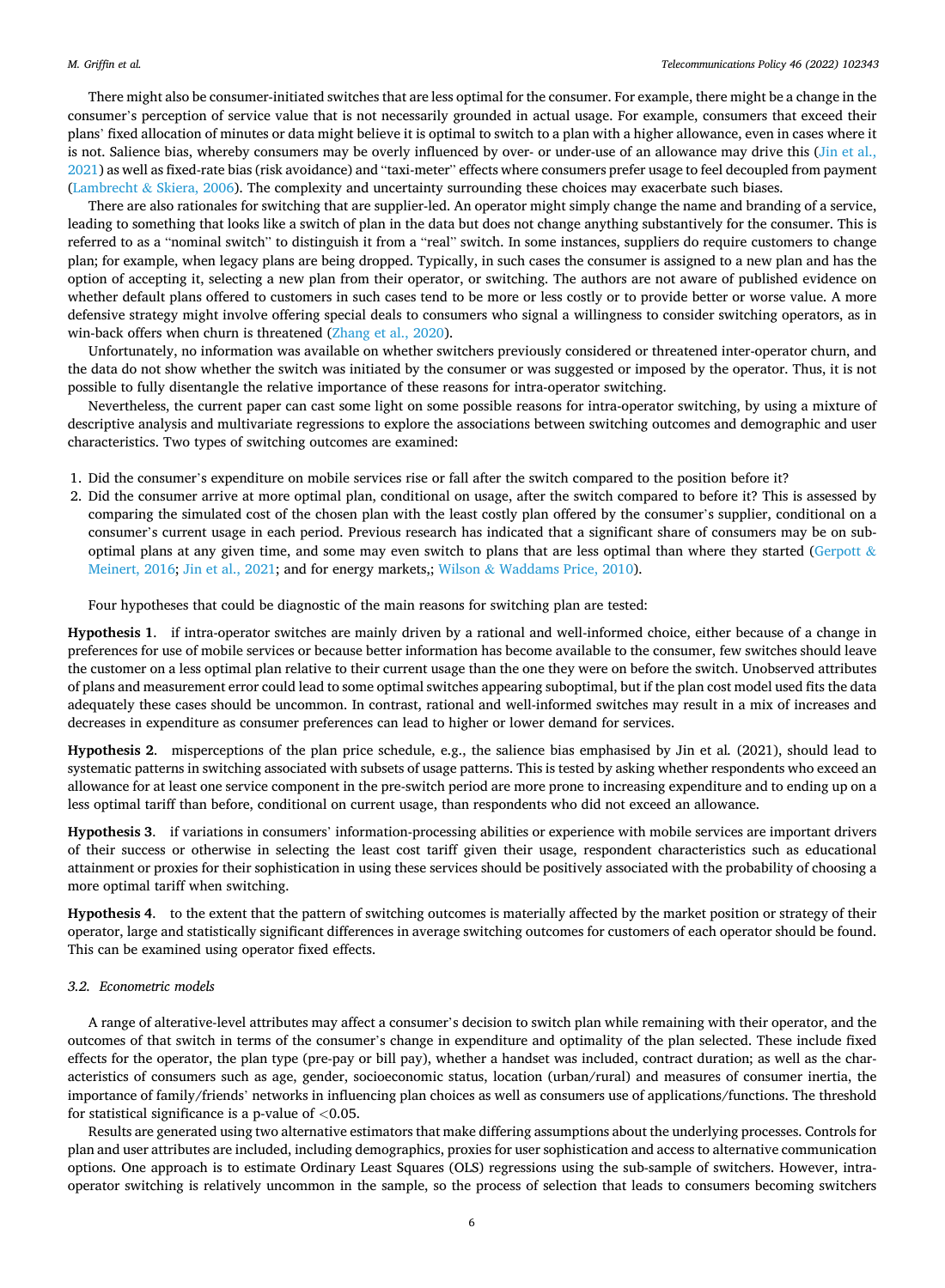might make this an unrepresentative group. Therefore, Heckman selection models are estimated to allow for the factors associated with higher or lower probability of making an intra-operator switch.

To provide further detail, the Heckman selection model [\(Heckman, 1976; Lewis, 1974\)](#page-18-0) is useful where there are issues of selection, as is the case here, since only a subset of consumers select a new plan, and, as such, the outcomes of interest e.g. the change in plan expenditure, can only be observed for consumers who change their plan. As stated above, this group may not be representative of the entire sample which may bias the estimates, however the Heckman selection model accounts for this possibility.

More formally, a regression of the following form can be specified:

$$
y_j^* = x_j \beta + \mu_{1j}
$$

Where *y* denotes the dependent variable, for example a change in plan expenditure, by consumer *j*. This dependent variable is modelled as a function of a vector of independent variables represented by  $x_i$ . The error term,  $\mu_{1i}$ , is normally distributed with a mean of zero and a variance of σ.

However, the outcome of interest, a change in plan expenditure, is only observed where an intra-operator switch, *sj*, takes place, i. e.,  $y_j^* = y_j$  when  $s_j = 1$ . The selection equation can be represented as follows, with  $z_j$  denoting a vector of controls explaining selection into switching:

$$
s_j = \left\{ \begin{array}{l} 1 \text{ if } z_j \lambda + \mu_{2j} > 0 \\ 0 \text{ if } z_j \lambda + \mu_{2j} \le 0 \end{array} \right\}
$$

Probit regression modelling estimates  $z_j\lambda + \mu_{2j}$ , where  $\mu_{2j}$  is the error term of the selection equation.

The Heckman model provides consistent, asymptotically efficient estimates even where there is correlation between the error terms of the two equations. Estimation is by maximum likelihood, and standard errors are clustered at the customer level. The non-selection hazard or the Inverse Mills ratio is computed from the estimated parameters of the selection equation and is used as an indicator of whether selection is a significant feature of the data generation process.

Exclusion restrictions are imposed to assist with identification of the selection equation; in essence, particular factors are assumed to affect selection into switching but not (directly) the outcome of the switch (akin to an instrumental variable). The choice of factors for exclusion from the second stage regression will vary from case to case (Cameron & [Trivedi, 2010](#page-18-0)).

## *3.3. Data*

The data used in this study originate from Ireland's national regulatory authority for telecommunications, ComReg, who commissioned a face-to-face *Mobile Consumer Experience* survey in June 2019. The interviews were carried out in the homes of respondents via CAPI (Computer Aided Personal Interviewing), capturing 2838 participants. This was a nationally-drawn sample of the adult population (18 years plus), with a higher proportion of interviews administered in areas of lower population density (sampling detailed in [\(ComReg et al., 2019](#page-18-0))).

The CAPI included a consent form enabling ComReg to request the respondent's service usage and billing information from their mobile service provider. It proved possible to link survey responses to objective usage and expenditure data for 1035 customers for billing periods between July 2017 to June 2019. Following the simulation of alternative plan costs (see below Section 3.4) and data cleaning, a final analytical sample of 928 consumers was identified for which all the variables for analysis were available.

Data cleaning involved translating plan descriptions into separate plan characteristics (e.g. allowance of off-net call minutes), as well as identifying and amalgamating plans which were nominally different but the same in terms of plan characteristics. One hundred nominal plan switches were also excluded for the purposes of this analysis, that is, when a change took place only in name - plan expenditure and allowances remained exactly the same.

The data form an unbalanced panel, with periods before and after the switch for those who switch.

#### *3.4. Simulating expenditure under alternative plans*

Plans, in the context of this research, are defined as service offerings or contracts that differ in some observable manner. Segmentation of the available data into plans was conducted empirically, by identifying the permutations of operator, contract type (prepay vs. bill pay), usage allowances for various voice call, data and SMS components and cost that occurred within the dataset. From the information provided by the four main mobile service providers in Ireland, 147 mutually exclusive plans were identified. These four services providers represent 97.2% of the market ([ComReg, 2020b](#page-18-0)).

The hypothetical cost the consumer would have incurred had they been using each of the other plans available under their operator was then simulated using a top-down plan cost regression model akin to hedonic regression (see [Appendix A.1](#page-14-0).). This modelled plan expenditure as a function of plan attributes, such as calls, SMS and data allowances and usage as well as contract length, the inclusion of a handset in the plan, plan type (bill pay v pre-pay), and operator fixed effects among others.

Plan attributes can be binary in nature, e.g., whether or not the plan includes an unlimited data allowance. Such attributes are included in the model using 1/0 dummy variables. Other attributes are continuous, e.g., an off-net calling allowance with a varying number of minutes, and the scale of the attribute can be represented as a continuous variable. By regressing plan price on plan attributes, it is possible to estimate the average price of each binary attribute and the marginal price of each variable attribute. The measured effects are based on what is observed from individuals on their *chosen* plans. The coefficients associated with the attributes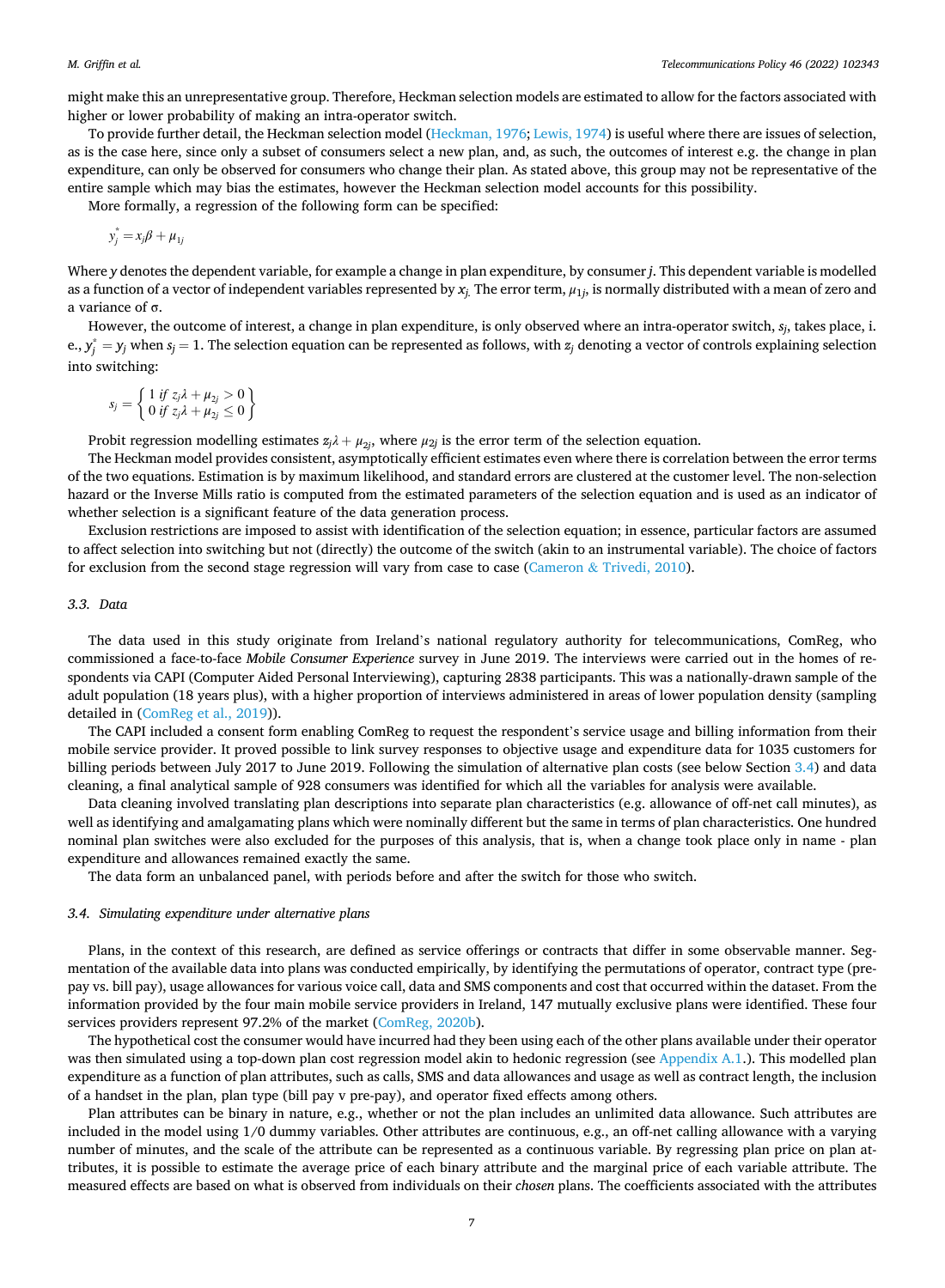can then be applied to the broader choice dataset (e.g., to hypothetical individual-plan combinations, that is, plans that a consumer could but *did not choose*) to simulate the hypothetical cost of each alternative plan to each consumer, given their usage. When doing this, it is assumed that each consumer's usage in a given period is unaffected by the prices, terms and conditions of the plan they are on, a necessary limitation of this approach. The final simulated plan cost was divided by the number of days in the billing period to obtain a daily value. Eight consumers with extreme values in terms of observed plan expenditure (the top and bottom one percentile) were dropped from the dataset to reduce the potential impact of unrepresentative outliers on the results. To provide a normalised distribution of costs for modelling, the natural log of the plan cost variable was employed.

## *3.5. Definition of key variables*

## *3.5.1. Dependent variables*

Two alterative specifications are considered. In each, the first-stage regression outcome variable was a binary variable, equal to one where the consumer switched to another plan on the same operator and zero otherwise. Two second stage dependent variables are described as follows:

- 1) Change in Expenditure. This is the change in the log of the consumer's actual expenditure between the billing period after the switch and the period before it, which approximates to a percentage change. For example, imagine a consumer who spends €30 per month and then switches to a plan that costs  $\epsilon$ 20 - [Table 1](#page-8-0) below shows how this corresponds approximately to a 41% decrease in plan expenditure.
- 2) Change in Premium. The premium is defined as the ratio of the expenditure associated with the plan the consumer is on to what the expenditure would be on the cheapest plan offered by their operator, conditional on their usage. It represents the proportional premium the consumer is paying over and beyond the optimal plan offered by their operator, according to the estimate employed. The change in premium is the difference in this ratio in the billing period after the switch compared to the ratio in the billing period before it. If consumers move to a more optimal plan by switching, this variable is expected to be negative. For illustration, an example is provided in nominal terms and represented in [Table 2](#page-8-0) (though log values are used in the analysis).

Consider a consumer who is with an operator offering, for simplicity's sake, three plans: Plans Bronze, Silver and Gold. If this consumer were on their operator's cheapest plan, Plan Bronze, the plan would cost them  $\epsilon 10$ , given their usage. Say the consumer is originally on Plan Gold which costs €30. Plan Gold is thus €20 more than the lowest price they could pay. Suppose the consumer then switches to Plan Silver that costs €20, given their new usage. Plan Silver is still €10 more than the minimum. The premium before the switch is the actual expenditure minus minimum expenditure before ( $\epsilon$ 30- $\epsilon$ 10), divided by the minimum ( $\epsilon$ 10), giving a premium of 2 or a 200% premium. Using the same method, the premium after the switch is 1. The change in premium is therefore − 1 or a 100 percentage point decrease in premium after the switch.

### *3.6. Independent variables*

A variety of plan, user and demographic characteristics are considered in the regression analyses. Controls are included for the consumer's operator and plan type (pre-pay or bill pay), contract length, whether a handset is included in the plan cost and whether the consumer's plan is part of a bundle. All these variables are lagged by one period; in effect, they represent the consumer's situation immediately before the switch. An indicator variable for whether a consumer exceeded any of their SMS, call or data allowances during the period before the switch is also included, as well as a lag of the dependent variable (e.g. pre-switch expenditure or plan premium). In the expenditure regressions, the lagged dependent variable controls for whether the consumer is a heavy or light user of services, and in the optimality regressions it controls for how much scope the consumer had before the switch to improve the optimality of their plan.

Demographic characteristics considered in the regression analyses (see [Appendix section A.2.1\)](#page-14-0) include dummy variables indicating respondent age group (i. 18–34 years; ii. 35–49 years; iii. 50 years or older) and respondent education level (i. primary education or none; ii. secondary or post-secondary education; iii. undergraduate degree or higher). An indicator of whether a respondent has broadband internet is also considered, which may be associated with increased price sensitivity if it is a substitute for mobile phone usage.

Factors included in the Heckman selection equations but omitted from the second-stage expenditure and premium equations (exclusion restrictions) include an indicator of whether the respondent reported making Wi-Fi calls (e.g. via WhatsApp) at least once a month, which could be considered as a proxy for tech-savviness, and being on a very short (1 month) or no service contract, which might indicate that the respondent faced lower contractual barriers to switching than those on longer contracts.

<sup>&</sup>lt;sup>1</sup> All costs per month.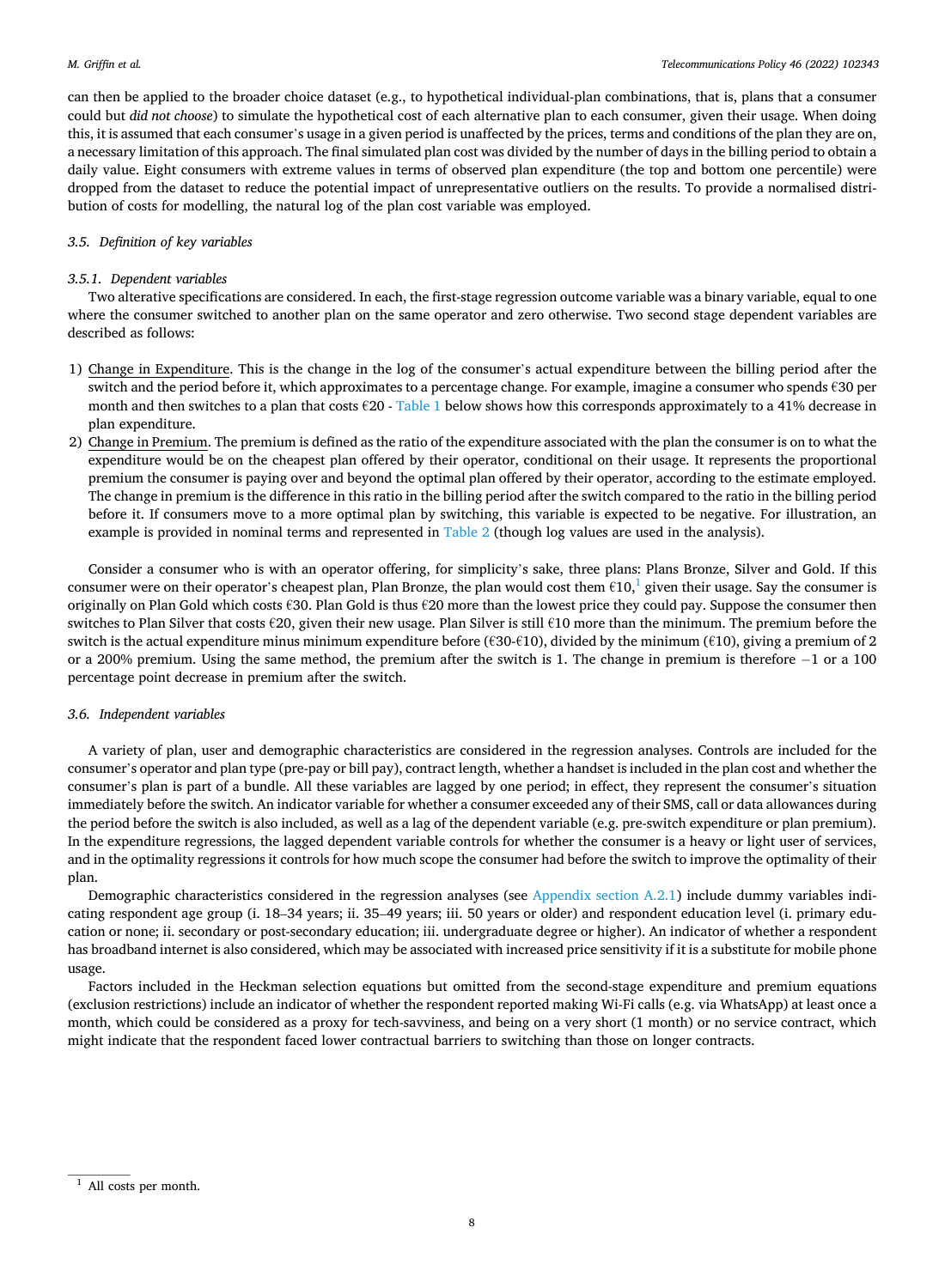## <span id="page-8-0"></span>**Table 1**

Worked example of expenditure change variable.

| Expenditure before | Expenditure after | Change in log expenditure         |  |
|--------------------|-------------------|-----------------------------------|--|
| €30.00             | €20.00            | $ln(20)$ - $ln(30) \approx -0.41$ |  |

# **Table 2**

Worked example of change in plan premium over cheapest plan offered by operator.

| A                                     | В                         | $\sqrt{2}$<br>ι.           | D                                                                      | F.                                                 |                                            | G                                          | Н                              |
|---------------------------------------|---------------------------|----------------------------|------------------------------------------------------------------------|----------------------------------------------------|--------------------------------------------|--------------------------------------------|--------------------------------|
| Plan Bronze                           | Plan Gold                 | Plan Silver                | Gold - Bronze                                                          | Silver - Bronze                                    | Gold v<br>Bronze                           | Silver v<br>Bronze                         |                                |
| Minimum<br>expenditure given<br>usage | Expenditure<br>pre-switch | Expenditure<br>post-switch | (Expenditure -<br>minimum) pre-<br>switch                              | (Expenditure -<br>minimum) post-<br>switch         | Premium<br>pre-switch                      | Premium<br>post-switch                     | Change in<br>Premium           |
| €10.00                                | €30.00                    | €20.00                     | €20.00<br>$(\text{\textsterling}30-\text{\textsterling}10)$<br>$(B-A)$ | €10.00<br>$(\epsilon 20 - \epsilon 10)$<br>$(C-A)$ | $(\varepsilon 20/\varepsilon 10)$<br>(D/A) | $(\varepsilon 10/\varepsilon 10)$<br>(E/A) | $-1$<br>$(2-1)/1$<br>$(F-G)/G$ |

## **4. Results**

#### *4.1. Descriptive statistics*

Market shares of operators in the sample broadly matched that of the retail market shares in Ireland, described in Section [2.2](#page-4-0). Operator-specific results are redacted for confidentiality reasons.

Table 3 displays descriptive statistics for both the full sample and the sample who switch during this period. A similar share of consumers chose bill pay plans (52%) and pre-pay plans, although among switchers, a higher proportion chose bill pay (62%). Average plan cost per month was €29.65 for the full sample and €33.63 for the sample who switch, with a handset included in plan cost in circa 40% of cases and the mobile plan was part of a bundle in 9% of the full sample, slightly more in the switchers only group.

Over 85% of the sample had broadband internet in both cases and over 38% exceeded at least one of their SMS, call or data allowances in the period before the switch. As a proxy of user sophistication, 42% of the full sample made Wi-fi calls (e.g., using WhatsApp), and this was the case for 35% of switchers.

In terms of the demographic characteristics, the average age was 46 years and 48 years for the full sample and switchers,

## **Table 3**  Characteristics of the analytical sample.

|                                                   | Full sample |            |           | Switches only |            |           |
|---------------------------------------------------|-------------|------------|-----------|---------------|------------|-----------|
|                                                   | N           | Mean/Share | <b>SD</b> | N             | Mean/Share | <b>SD</b> |
| <b>Plan Characteristics</b>                       |             |            |           |               |            |           |
| Advertised plan cost (avg., $\epsilon$ per month) | 13899       | 29.65      | 14.02     | 195           | 33.63      | 15.43     |
| Customer on bill pay plan                         | 13899       | .52        | .5        | 195           | .62        | .49       |
| Handset included in plan cost                     | 13899       | .38        | .49       | 195           | .44        | .5        |
| Bundled plan                                      | 13899       | .09        | .28       | 195           | .12        | .33       |
| <b>User-type Characteristics</b>                  |             |            |           |               |            |           |
| Exceeded allowance in pre-switch                  | 13899       | .38        | .447      | 195           | .48        | .48       |
| Consumer owns broadband internet                  | 13899       | .85        | .36       | 195           | .9         | .3        |
| Consumer makes Wifi calls regularly               | 13899       | .42        | .494      | 195           | .35        | .48       |
| Demographics                                      |             |            |           |               |            |           |
| Age (mean)                                        | 12757       | 46.14      | 15.53     | 178           | 47.97      | 16.05     |
| Married                                           | 13899       | .55        | .5        | 195           | .55        | .5        |
| Rural                                             | 13899       | .70        | .5        | 195           | .71        | .45       |
| Primary education or none                         | 13899       | .04        | $\cdot^2$ | 195           | .05        | .22       |
| Secondary/post-secondary education                | 13899       | .58        | .5        | 195           | .59        | .49       |
| Undergrad/postgrad education                      | 13899       | .38        | .49       | 195           | .36        | .48       |
| Usage variables                                   |             |            |           |               |            |           |
| Average SMS usage (per day)                       | 13899       | 3.19       | 5.86      | 195           | 2.35       | 3.36      |
| Average total call usage (mins. per day)          | 13899       | 8.47       | 13.34     | 195           | 8.84       | 10.86     |
| Average on-net call usage (mins. per day)         | 13899       | 3.55       | 6.19      | 195           | 3.85       | 7.35      |
| Average off-net call usage (mins. per day)        | 13899       | 2.73       | 6.03      | 195           | 1.95       | 3.56      |
| Average daily Ireland data usage (MBs)            | 13219       | 89.29      | 221.99    | 192           | 44.83      | 110.47    |
| Average daily RLAH data usage (MBs)               | 13219       | 1.70       | 15.27     | 192           | .25        | 1.51      |
| Number of consumers                               | 928         |            |           | 160           |            |           |

Note: RLAH refers to Roam Like At Home data (i.e. mobile data usage outside Ireland but within the EU costs the same as it would in Ireland).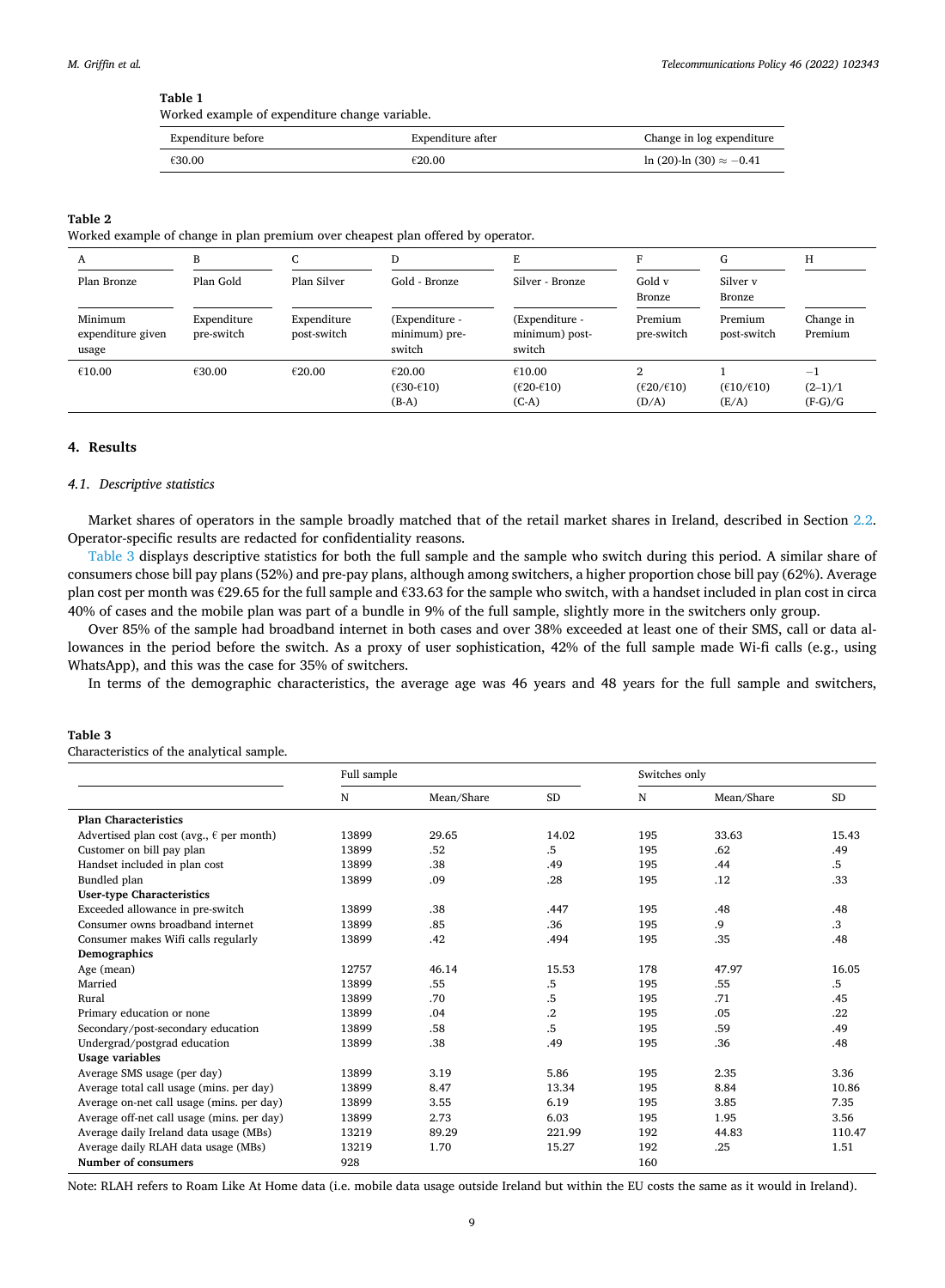<span id="page-9-0"></span>respectively. Much of the sample (70%) lived in rural locations, which the authors note were oversampled, and circa 38% had undergraduate or postgraduate education.

## **5. Summary statistics**

### *5.1. Descriptive analysis of switching outcomes*

A total of 160 consumers switched mobile plan in the period of analysis, with 195 switches among them (as some switch multiple times), representing 17% of the sample of 928 consumers for whom all variables were available. The group of switches in which the consumer increased expenditure after the switch was slightly larger than the group where expenditure fell (49% vs. 42%; see Table 4). A significant minority of those switches where expenditures increased also achieved a lower price premium. Nevertheless, compared to the best available plan after switching, many did not achieve a lower price premium. Focusing now on the column totals, Table 4 also shows that overall, a slight majority of switches appear to have increased the premium paid over the best available plan (54% vs. 44%). The relatively large share of switches moving consumers to less optimal plans should not be explained by preference variations alone, to the extent that the models used capture service usage adequately. To explore other possible mechanisms, multivariate analysis is performed.

## *5.2. Regression results*

This section reports the results of multivariate models designed to explore the individual- and plan-level factors associated with changes in consumers' expenditures and in the premium paid compared to the lowest cost plan offered by the relevant operator. This section first shows results for models of the proportional change in expenditure, both allowing for selection into switching (with a Heckman correction) and OLS models focusing on switchers only. In all cases, the modelling allows for clustering of the standard errors at the level of the consumer, because some consumers switched more than once during the sample period.

## *5.2.1. Change in expenditure*

[Table 5](#page-10-0) shows estimates from a Heckman selection model explaining the proportional change in expenditure on plans after the switch compared to before it. Expenditure in the period before the switch is positively associated with the likelihood of switching and negatively associated with the change in expenditure during the switch.

Consumers who exceed some allowance in the billing period before switching, i.e., those who are likely to face a positive marginal cost for some element of service, are also more likely to switch plans. When these consumers do switch, they are more likely to reduce expenditures, conditional on usage, than those who always stay within their allowances to begin with.

Strong operator-specific effects are found in both switching propensity and the change in expenditure. While consumers with a fixed broadband connection are marginally more likely to switch than those without one, fixed broadband service is not associated with systematically different mobile plan spending after the switch. Consumers who are on a very short contract (or none) are more likely to switch plans.

No significant associations are found for switching propensity or the change in expenditure after switching for those with handsets linked to their plans, on bill pay rather than prepay tariffs, or on bundled plans. There is a small and marginally significant negative effect found on switching propensity for those who report use of WiFi for calls. Other results reported in [Appendix section A.2.1](#page-14-0) show little evidence that demographic factors are significantly associated with the probability of intra-operator switching or the change in expenditure after switches.

From the diagnostics, it appears that selection has a significant effect on the estimated model for the change in expenditure (the Wald test of independent restrictions can be rejected indicating that there is correlation between the errors and selection is at play). This may help explain why signs and significance are quite different in the OLS switches-only model reported in [Table 6](#page-10-0).

|             | Classification of changes in expenditure and plan premium (% of switches; $n = 195$ ). |              |           |      |       |  |  |
|-------------|----------------------------------------------------------------------------------------|--------------|-----------|------|-------|--|--|
|             |                                                                                        | Plan premium |           |      |       |  |  |
|             |                                                                                        | Down         | No change | Up   | Total |  |  |
| Expenditure | Down                                                                                   | 20.5         | 1.0       | 20.0 | 41.5  |  |  |
|             | No change                                                                              | 5.1          |           | 4.6  | 9.7   |  |  |
|             | Up                                                                                     | 18.5         | 1.0       | 29.2 | 48.7  |  |  |
|             | Total                                                                                  | 44.1         | 2.1       | 53.9 | 100.0 |  |  |

**Table 4**  Classification of changes in expenditure and plan premium (% of switches; n = 195).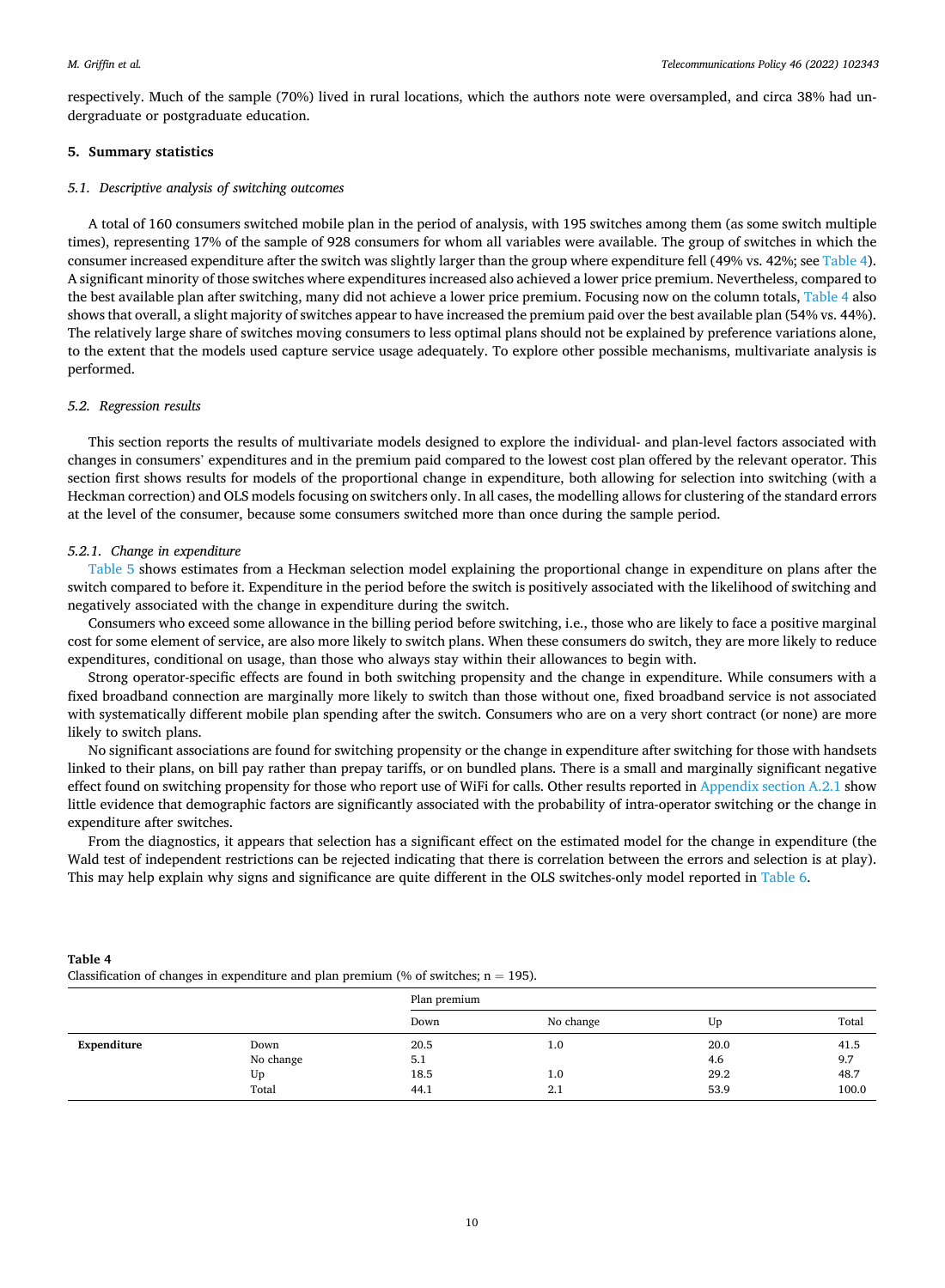#### <span id="page-10-0"></span>*M. Griffin et al.*

#### **Table 5**

Heckman regression results for change in expenditure (log difference between simulated expenditures on new and old plans).

| First stage (switch $= 1$ )                                            |           |             | Second stage (dExpenditure) |            |  |
|------------------------------------------------------------------------|-----------|-------------|-----------------------------|------------|--|
| <b>VARIABLES</b>                                                       | Coef      | <b>SE</b>   | Coef                        | $\rm SE$   |  |
| Expenditure L                                                          | 0.235     | $0.0577***$ | $-0.556$                    | $0.115***$ |  |
| Handset L                                                              | 0.175     | 0.131       | 0.207                       | $0.122*$   |  |
| Operator A (ref = OperatorD)                                           | $-0.341$  | $0.129***$  | 0.356                       | $0.202*$   |  |
| Operator B ( $ref = OperatorD$ )                                       | $-0.615$  | $0.108***$  | 0.500                       | $0.232**$  |  |
| Operator C ( $ref = OperatorD$ )                                       | $-0.599$  | $0.127***$  | 0.411                       | $0.185**$  |  |
| Billpay_L                                                              | 0.0445    | 0.125       | 0.173                       | 0.154      |  |
| Owns Broadband                                                         | 0.223     | $0.122*$    | $-0.0243$                   | 0.147      |  |
| Bundle L                                                               | 0.156     | 0.152       | 0.293                       | 0.199      |  |
| Exceed L                                                               | 0.359     | $0.0943***$ | $-0.303$                    | $0.134**$  |  |
| Contract $= 1m L$                                                      | 0.322     | $0.139**$   |                             |            |  |
| WiFi                                                                   | $-0.0898$ | $0.0536*$   |                             |            |  |
| Constant                                                               | $-2.576$  | $0.191***$  | 2.192                       | $0.660***$ |  |
| Athrho                                                                 | $-1.547$  | $0.296***$  |                             |            |  |
| Lnsigma                                                                | $-0.0119$ | 0.232       |                             |            |  |
| Observations                                                           | 13,899    |             | 195                         |            |  |
| Consumers                                                              | 928       |             | 928                         |            |  |
| Switches                                                               | 195       |             |                             |            |  |
| Wald test of independent restrictions: $\chi$ 2 (1) = 27.35; p = 0.000 |           |             |                             |            |  |
| AIC: 2269                                                              |           |             |                             |            |  |
| BIC: 2450                                                              |           |             |                             |            |  |

Note: Statistical significance: \*\*\*p *<* 0.01, \*\*p *<* 0.05, \*p *<* 0.1. Standard errors clustered by respondent.

dExpenditure refers to the proportional change in expenditure after the switch compared to before.

Variables denoted with L (lagged) refer to the period before the switch e.g., Billpay L indicates that the consumer's pre-switch plan was bill-pay.

#### **Table 6**

OLS regression results for change in expenditure (log difference between simulated expenditures on new and old plans).

| <b>VARIABLES</b>              | Coef     | SE         |
|-------------------------------|----------|------------|
| Expenditure L                 | $-0.383$ | $0.104***$ |
| Handset L                     | 0.145    | 0.0997     |
| Operator A (ref = Operator D) | 0.0450   | 0.154      |
| Operator B (ref = Operator D) | 0.0227   | 0.132      |
| Operator C (ref = Operator D) | $-0.006$ | 0.129      |
| Billpay L                     | 0.112    | 0.121      |
| OwnsBroadband                 | 0.129    | 0.0810     |
| Bundled L                     | 0.449    | $0.155***$ |
| Exceed L                      | 0.009    | 0.0880     |
| Constant                      | $-0.153$ | 0.0897*    |
| Observations                  | 195      |            |
| Consumers                     | 160      |            |
| $R^2$                         | 0.208    |            |
| AIC: 317                      |          |            |
| <b>BIC: 350</b>               |          |            |

Note: Statistical significance: \*\*\*p *<* 0.01, \*\*p *<* 0.05, \*p *<* 0.1.

## *5.2.2. Change in premium*

This section reports regression results for the change in the premium paid by the consumer for mobile services, defined as the ratio of the predicted cost of supplying their observed demand under their selected plan to the lowest predicted cost available from their operator. *Ceteris paribus*, and unlike expenditure in general, increases in this metric suggest that the consumer is on a less optimal plan after switching.

[Table 7](#page-11-0) provides estimates based on a Heckman selection model, and [Table 8](#page-11-0) shows the corresponding OLS results. In this case, the Wald test of independent restrictions does not reject OLS, and the OLS coefficients are similar to their second stage Heckman counterparts. Therefore, the OLS results are emphasised. Here too, demographic controls do not seem to play an important role (shown in Appendix section [A2.2](#page-4-0)), though there is a weak and marginally significant positive association between living in a rural area and the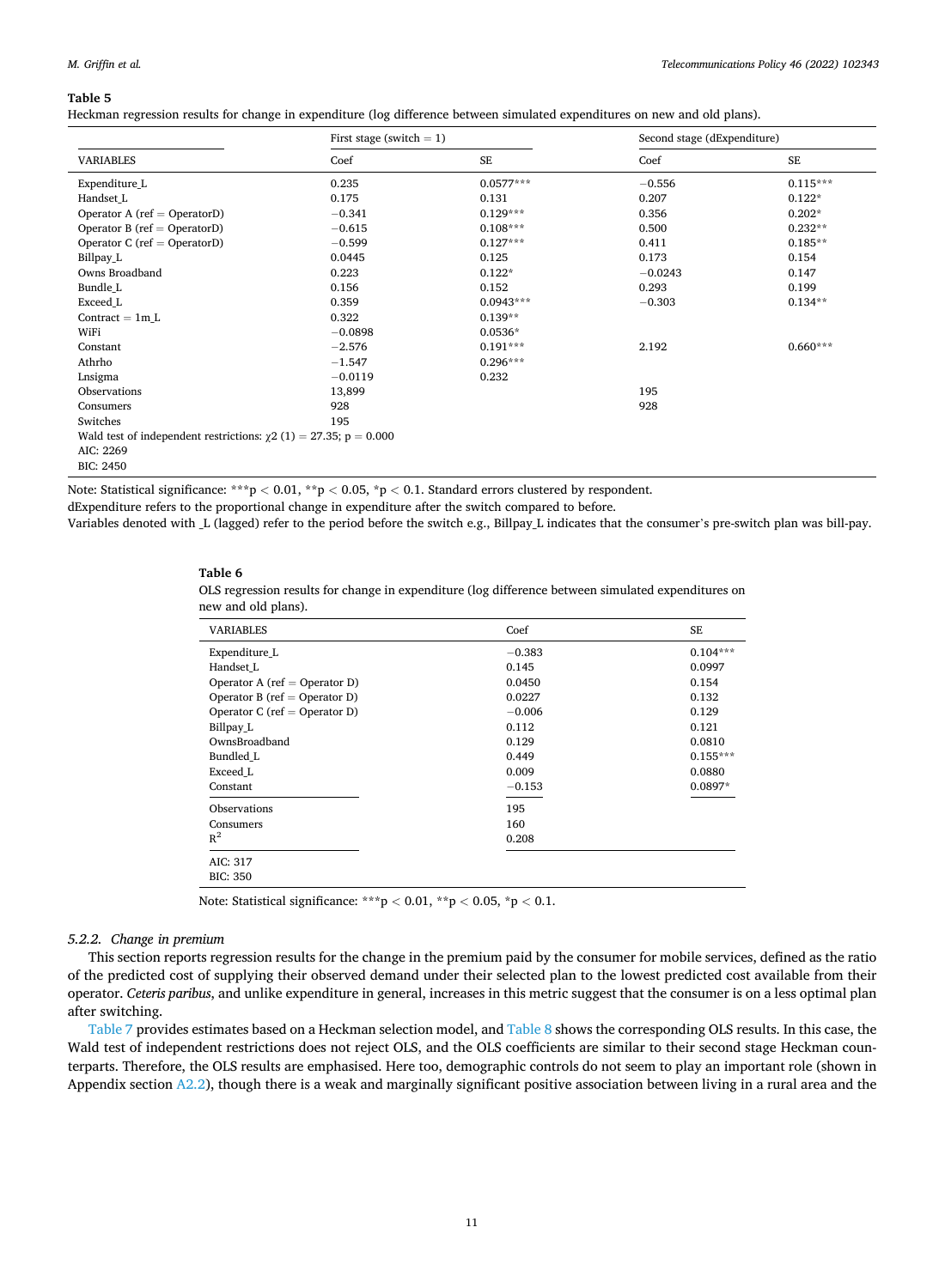#### <span id="page-11-0"></span>*M. Griffin et al.*

#### **Table 7**

Heckman regression results for change in plan premium (percentage change between simulated premiums on new and old plans).

|                                                                        | First stage (switch $= 1$ ) |             | Second stage (dPremium) |            |
|------------------------------------------------------------------------|-----------------------------|-------------|-------------------------|------------|
| <b>VARIABLES</b>                                                       | Coef                        | <b>SE</b>   | Coef                    | <b>SE</b>  |
| Premium L                                                              | 0.190                       | $0.0742**$  | $-0.681$                | $0.107***$ |
| Handset L                                                              | 0.243                       | 0.204       | 0.0365                  | 0.0638     |
| Operator A (ref = OperatorD)                                           | $-0.370$                    | $0.132***$  | $-0.341$                | $0.151**$  |
| Operator B (ref = OperatorD)                                           | $-0.556$                    | $0.109***$  | $-0.0648$               | 0.187      |
| Operator C ( $ref = OperatorD$ )                                       | $-0.792$                    | $0.155***$  | 1.143                   | $0.335***$ |
| Billpay L                                                              | 0.0785                      | 0.183       | 0.0641                  | 0.0652     |
| Owns Broadband                                                         | 0.231                       | $0.126*$    | $-0.0471$               | 0.112      |
| Bundle L                                                               | 0.326                       | $0.144**$   | $-0.425$                | $0.191**$  |
| Exceed L                                                               | 0.395                       | $0.099***$  | $-0.0477$               | 0.141      |
| Contract $= 1m L$                                                      | 0.338                       | 0.300       |                         |            |
| Wifi                                                                   | $-0.103$                    | 0.130       |                         |            |
| Constant                                                               | $-2.760$                    | $0.340***$  | 0.609                   | 1.076      |
| Athrho                                                                 | 0.0159                      | 1.568       |                         |            |
| Lnsigma                                                                | $-1.424$                    | $0.0755***$ |                         |            |
| Observations                                                           | 13,899                      |             | 195                     |            |
| Consumers                                                              | 928                         |             | 928                     |            |
| Switches                                                               | 195                         |             |                         |            |
| Wald test of independent restrictions: $\chi$ 2 (1) = 0.00; p = 0.9919 |                             |             |                         |            |
| AIC: 1999                                                              |                             |             |                         |            |
| <b>BIC: 2180</b>                                                       |                             |             |                         |            |

Note: Statistical significance: \*\*\*p *<* 0.01, \*\*p *<* 0.05, \*p *<* 0.1. Standard errors clustered by respondent.

#### **Table 8**

OLS regression results for change in plan premium (percentage change between simulated premiums on new and old plans).

|                               | DV: dPremium |             |  |
|-------------------------------|--------------|-------------|--|
| <b>VARIABLES</b>              | Coef         | <b>SE</b>   |  |
| Premium L                     | $-0.681$     | $0.0753***$ |  |
| Handset L                     | 0.0364       | 0.0660      |  |
| Operator A (ref = Operator D) | $-0.340$     | $0.0984***$ |  |
| Operator B (ref = Operator D) | $-0.0630$    | 0.0594      |  |
| Operator C (ref = Operator D) | 1.145        | $0.172***$  |  |
| Billpay L                     | 0.0642       | 0.0659      |  |
| OwnsBroadband                 | $-0.0479$    | 0.0752      |  |
| Bundled L                     | $-0.426$     | $0.135***$  |  |
| Exceed L                      | $-0.0490$    | 0.0433      |  |
| Constant                      | 0.620        | $0.0969***$ |  |
| Observations                  | 195          |             |  |
| Consumers                     | 160          |             |  |
| $R^2$                         | 0.397        |             |  |
| AIC: 18                       |              |             |  |
| <b>BIC: 51</b>                |              |             |  |

Note: Statistical significance: \*\*\*p *<* 0.01, \*\*p *<* 0.05, \*p *<* 0.1.

change in premium after switching.

The main associations found in this model are among the operator effects. Paying a high premium before switching is negatively associated with the change in premium, which is expected given the limited scope for increasing high premiums or reducing low (or zero) ones. The strength of this inverse relationship is illustrated by ranking each operator's plans from lowest to highest premium in every billing period and plotting the change in rank after switching against the rank of the pre-switch plan. The relationship is negatively sloped (see [Fig. 1](#page-12-0)).

The only other factor found to have a consistently significant effect on the change in plan premium is being on a bundled plan prior to switching, which displays a strong negative association with the change in premium. In general, however, there is little evidence helping to distinguish those who increase premiums when they switch.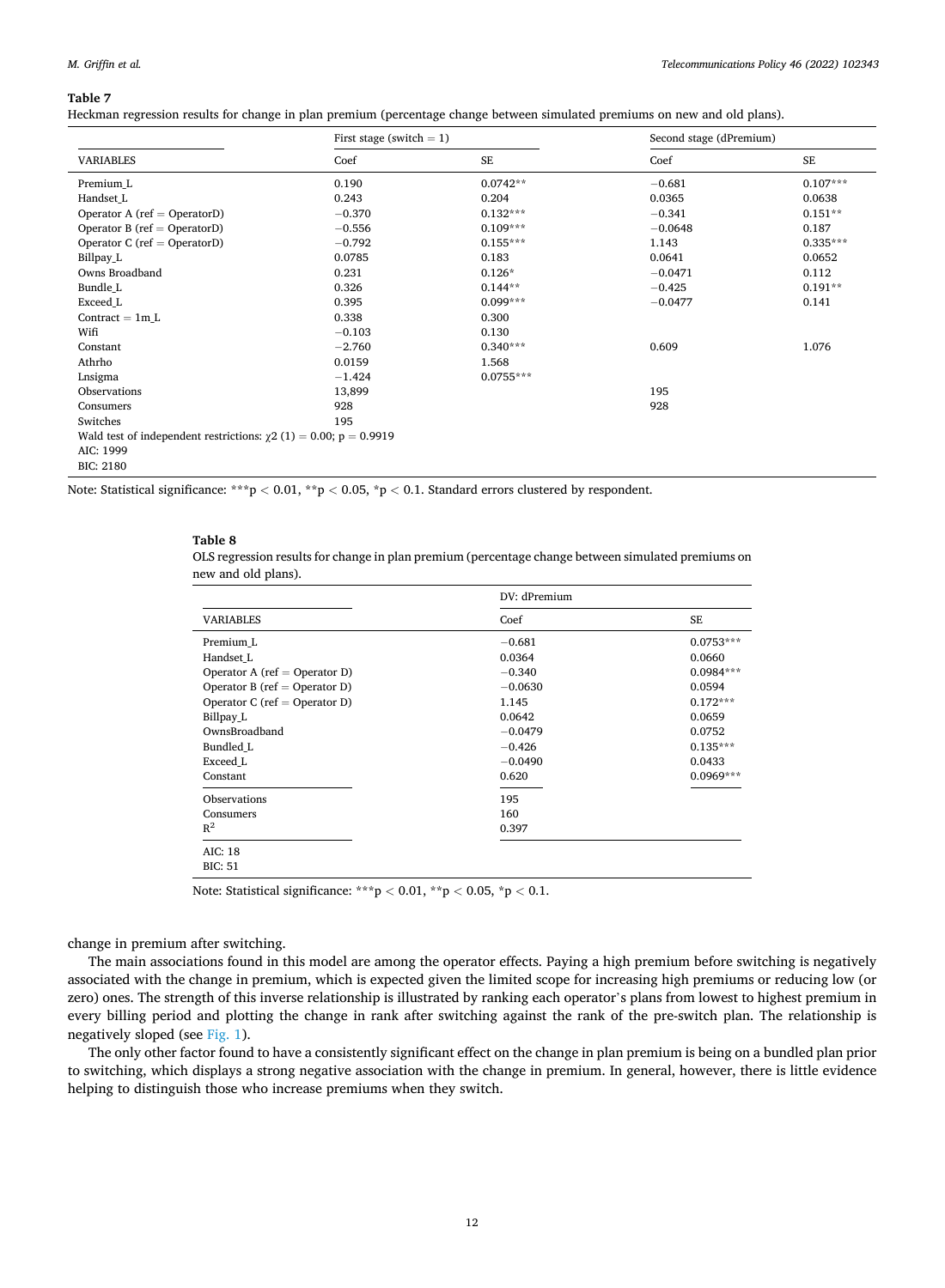<span id="page-12-0"></span>

**Fig. 1.** Relationship of changes in predicted cost rank of operators' plans to their rank before the switch. Source: analysis by authors of data described in Section 3.3.

#### **6. Discussion and conclusions**

This paper adds to the sparse literature on intra-operator switching, which is an important feature of mobile markets but has received much less attention than inter-operator churn. The analysis finds that consumers in the sample who engage in intra-operator switching are slightly more likely to increase their expenditures upon switching than lower expenditures. By itself, this observation of relatively balanced numbers moving up versus moving down in expenditure following switching could be consistent with the idea that changing preferences might play a role (since preferences can fluctuate up or down). However, it is also possible that a mixture of other more directional motives has yielded this relatively balanced outcome.

As expected, the consumer's level of expenditure in the period before the switch is positively associated with the likelihood of switching and negatively associated with the change in expenditure during the switch. Those with higher expenditures prior to switching have more reason to focus on their mobile expenditures and service usage. They are also more likely to be on plans offering relatively generous allowances, so there is more scope to switch to lower cost options than to higher ones.

The results present evidence contradicting [Hypothesis 1](#page-5-0): a slight majority of switches move consumers to plans that appear to increase the premium paid over the cost of the cheapest offering from their operator, given their observed usage. Some consumers may be making mistakes based on limited information or an imperfect understanding of how plan tariffs work. Previous research has suggested that informational and behavioural factors such as the complexity of plan choices, uncertainty, salience bias, fixed-rate bias, loss aversion and insurance effects can lead to errors in choices among those who switch [\(Genakos et al., 2015; Gerpott](#page-18-0) & Meinert, [2016;](#page-18-0) [Han et al., 2021; Jin et al., 2021;](#page-18-0) Lambrecht & [Skiera, 2006](#page-18-0)).

Informed by empirical studies, [Grubb \(2015b, 2015a\)](#page-18-0) suggests that consumers make many systematic mistakes and suppliers may take advantage of this. An example of where switching did not result in consumers choosing the best alternative supplier is that of the UK electricity market, where 17-32% of consumers lost surplus when making inter-operator switches (Wilson & [Waddams Price,](#page-19-0) [2010\)](#page-19-0). Moreover, in the fixed line telecoms market in New York state, [Economides et al. \(2008\)](#page-18-0) found that about 26% of switchers selected a higher cost supplier. In a recent study concerned with these issues, Friesen & [Earl \(2020\)](#page-18-0) use an experimental setting to compare a number of interventions designed to provide information to consumers about complex mobile tariffs. They find that the quality of a consumer's decision, as measured by choosing the best (cheapest) available option and cost efficiency of choice (percentage of available gain relative to most expensive choice), can be improved where consumers receive literacy training, greater information about plan value is provided and visual feedback is received.

Consumers who have previously exceeded one or more of their allowances are more likely to switch than those who did not exceed an allowance, but they tend on average to switch to lower expenditures and they also tend to experience a decline in the optimality of their tariffs upon switching. This finding contradicts [Hypothesis 2](#page-5-0), and it stands in contrast with some previous international research [\(Jin et al., 2021](#page-18-0)). Exceeding allowances may increase the likelihood of switching plans simply because the consumer uses a relatively large quantity of service and thus has an incentive to economise on bills. It is less clear why exceeding allowances would be associated with a fall in plan optimality among those who switch.

[Hypothesis 3](#page-5-0) was also not supported by the results. Little evidence of any association between demographic characteristics and the average change in premium from switching is found. This is consistent with a view that a broad-based set of biases are at play among consumers. Such views have found support in previous studies surrounding complex choices in various settings [\(Lunn et al., 2016\)](#page-19-0). If observable characteristics linked to (sub-)optimal choices could be found, this would be useful for commercial purposes as well as for targeting of consumer protection or "activation" campaigns.

It is also important to note that operators varied considerably in the extent to which their customers increased or decreased both expenditures and the premium compared to the cheapest available plan. This finding provides support for [Hypothesis 4.](#page-5-0) Varying levels of market power or effectiveness of price discrimination strategies could explain some of this variation, or it might reflect unobserved (by us) differences in composition of their user bases. Shrouded attributes, that is hidden information on choices, and "foggy pricing",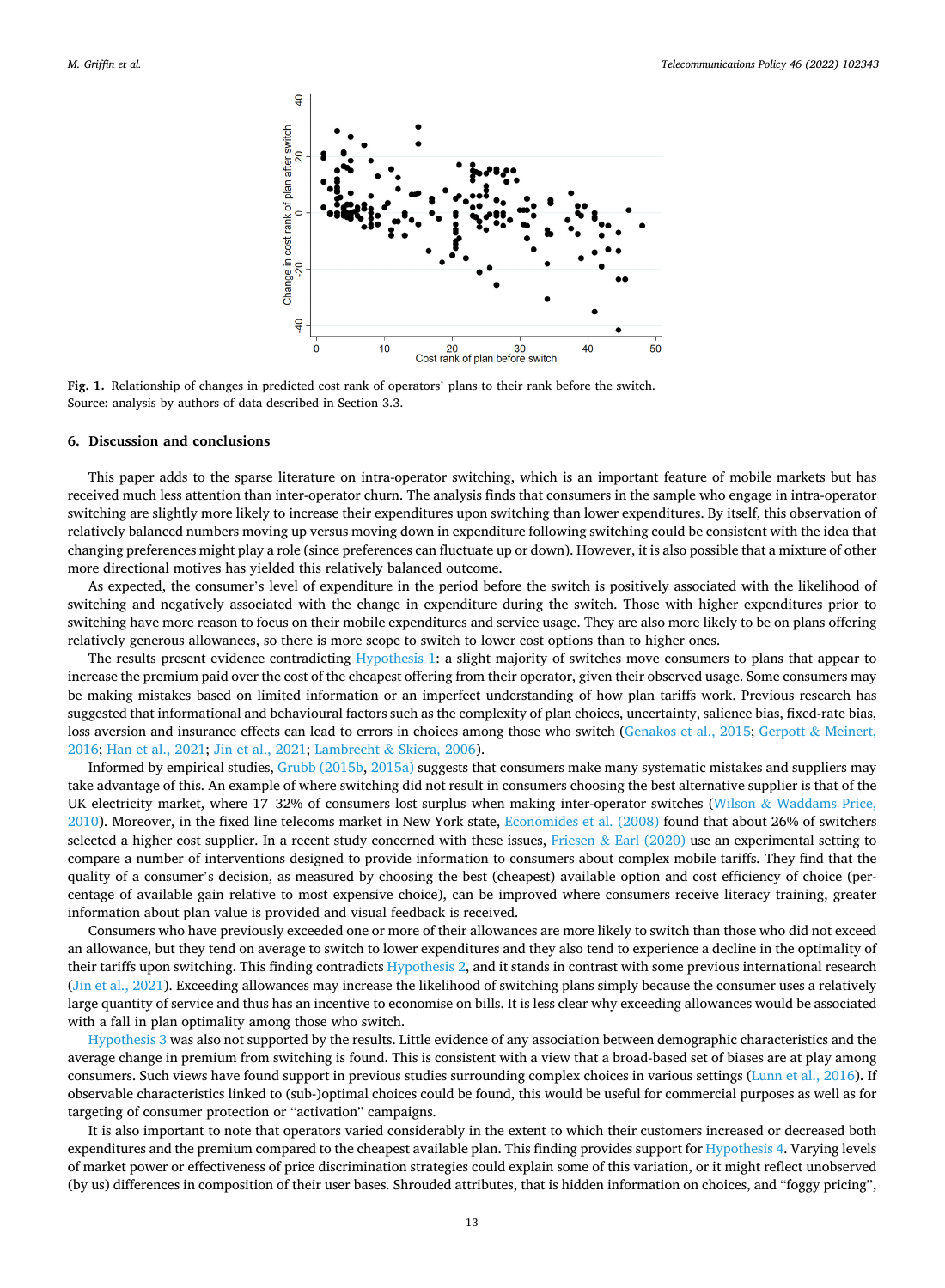whereby the operators' tariff options aim to profit from consumers' mistakes, may also be at play (Gabaix & [Laibson, 2006](#page-18-0)). This mechanism cannot be interrogated further in the absence of additional supply-side information.

Few other factors seem to be associated with the optimality metric, although there is some evidence that those on bundled tariffs are more likely than other consumers to reduce the price premium when they switch. This seemingly protective association could be a result of the terms and conditions connected with bundles or it could be to do with higher levels of sophistication or attention among the subset of consumers who tend to adopt them.

## *6.1. Limitations of the research*

Several limitations of this work must also be acknowledged. First, there is a limit to the degree to which the analysis can capture the choice of plans available to all consumers at all times. In the dataset, 147 unique plans are identified across the four service operators and all plans identifiable as business plans are excluded to avoid atypical consumers running small businesses, for example. However, the timeline of the introduction and retirement of plans is not known, meaning that some plans may be modelled as potential choices when they would not have been available in practice.

Second, the lack of survey data on income of customers prevented this factor from being included in the analyses, though educational attainment provides a suitable proxy variable. Further, it was not possible to account for handset costs which may form part of the monthly plan cost for the relevant subscribers since a handset component of the plan cost was not distinguished in the data provided by the operators. It would be interesting to better understand the relationship between the option of a new handset and consumers' additional willingness to pay in a service plan, but this cannot be explored using the data available. A related limitation is that there are likely unobserved plan characteristics that are valued by the consumer but omitted from the available data, e.g., entertainment packages or other value-added services. Omitted characteristics may limit how well the modelling characterises the optimality of plans. Nevertheless, the observed plan features capture 65% of the variation in plan cost.

The exclusion restrictions imposed in the Heckman selection models are based on *a priori* judgement and are limited by the available data. Better indicators of selection would be preferable for the models of the change in expenditure, e.g., if data were available identifying switches that were required or otherwise initiated by suppliers. However, selection does not appear to be important when modelling the change in premium.

#### *6.2. Policy implications and avenues for future research*

The research presented in this paper corroborates the view that intra-operator switching provides flexibility and can permit some consumers to arrive at more optimal plans. However, it also raises questions about why some consumers seem to be switching to plans that seem less optimal for them given their usage. These results indicate an important role for provision of information and regulation in this arena, for example via price comparison tools and new regulatory provisions on best tariff advice.

The results show sizeable variations in the average outcomes after switching plans among consumers of different operators. Does this reflect different pricing strategies by these operators, perhaps reflecting variations in their levels of market power or vulnerability to threats of churn? From an operator perspective, optimal rate plan subscribers may contribute less revenue than those on sub-optimal plans, as found by [Wong \(2010\),](#page-19-0) however Wong argues that this short-term revenue may be offset by loyalty accruing from consumers on optimal plans. To the extent that sub-optimal intra-operator plan switches occur, this could point to a potentially important role for price comparison tools to support consumers in making intra-operator plan changes, as well as inter-operator switches.

These findings may also provide support for more specific forms of consumer protection regulation. In its study of the so called "loyalty penalty"<sup>2</sup> observed in mobile services as well as other sectors, the UK Competition and Markets Agency recommended that "Ofcom should seek to increase the engagement and awareness of consumers by pushing forward with implementing smart data, supporting the development of innovative intermediaries, and tackling low levels of awareness of SIM-only deals" [\(Competition and](#page-18-0) [Markets Authority, 2018](#page-18-0)). Awareness-enhancing remedies such as these may also help improve the quality of intra-operator switching decisions. Furthermore, several contributors make a compelling argument for the provision of personal usage information in such areas, given the reversal of information asymmetries with increased data gathering – companies can know consumers' preferences better than consumers know themselves (Bar-Gill & [Board, 2012](#page-18-0); [Kamenica et al., 2011](#page-18-0)).

More recently, regulatory provisions have been introduced to require suppliers to notify consumers, before a contract is automatically prolonged (rolled over), as to the end of their existing contract and provide the consumer with information on best tariffs available at least on an annual basis  $(\text{ComReg}, 2020c)$ .<sup>3</sup> Similarly, in February 2020 UK regulator Ofcom mandated telecoms providers to actively provide additional notification and advice ([OFCOM, 2021](#page-19-0)). Phone, broadband and pay-TV companies will have to warn customers between 10 and 40 days before their contract comes to an end. These alerts can be sent by text, email or letter, and they must include the contract termination date, information on what the consumer has paid under the current arrangement and what they will

<sup>&</sup>lt;sup>2</sup> This term describes alleged cases where customers that do not search or switch service providers for extended periods tend to end up on less attractive pricing.<br><sup>3</sup> Article 105 of the directive establishing the European Electronic Communications Code (European Commission, 2018) stipulates: "Before the

contract is automatically prolonged, providers shall inform end-users, in a prominent and timely manner and on a durable medium, of the end of the contractual commitment and of the means by which to terminate the contract". In addition, and at the same time, providers must give end-users best tariff advice information relating to their services at least on an annual basis.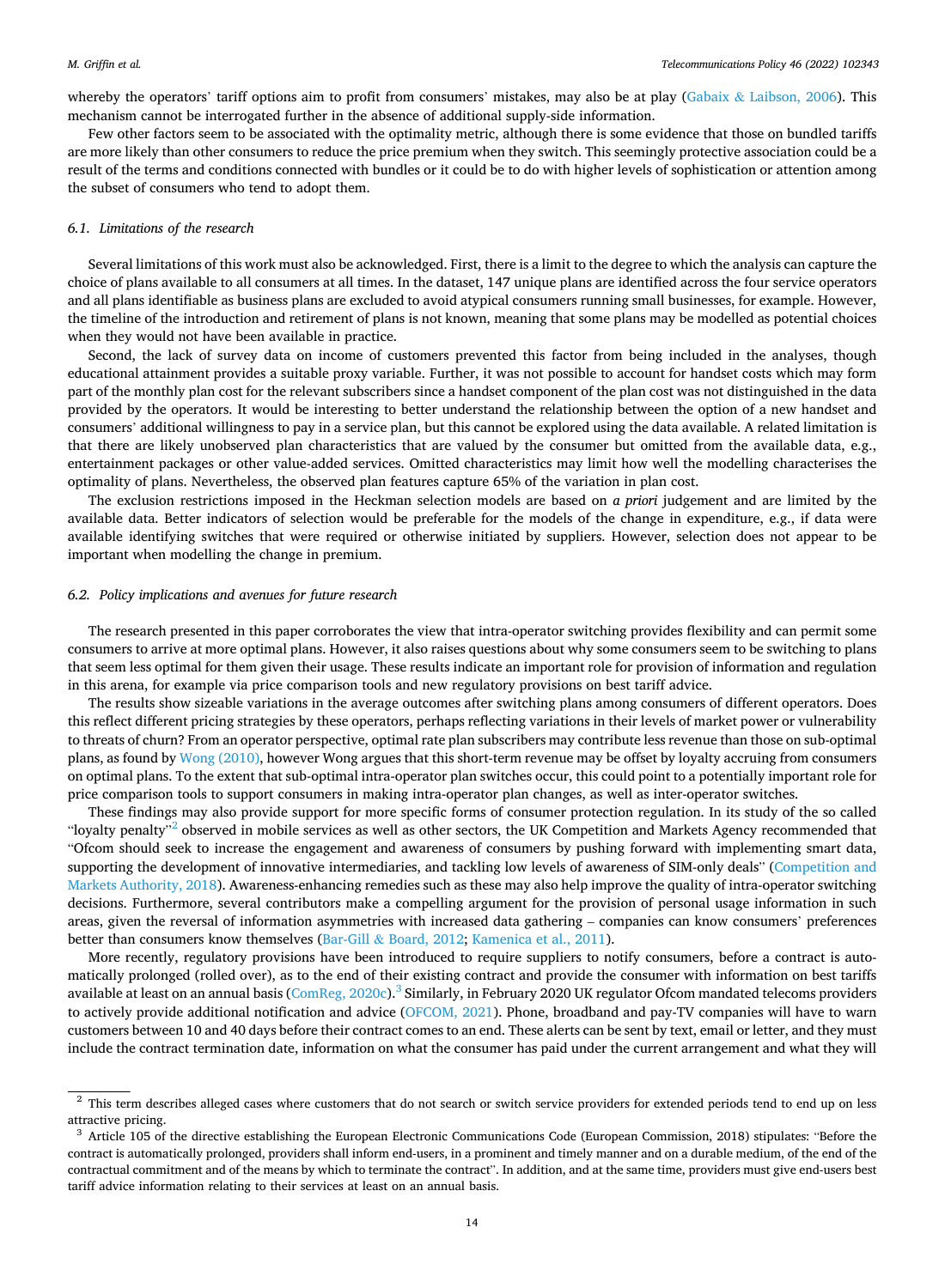<span id="page-14-0"></span>pay when the contract concludes, details of a notice period for leaving the provider, and the best deals available from the provider including prices available to new customers.

Future research might examine how well the new regulations which require notification of consumers of the end of their contract and offer best tariff advice are implemented in practice and to what extent this informational reset can drive switching. Whether this it improves outcomes for both intra- and inter-operator switchers and mobile plan consumers more generally also merits study. The introduction of 5G services (which happened from summer 2019 onwards in Ireland) also may represent an external impetus for some consumers to switch plans. When later data are available it may be interesting to examine whether patterns of switching determinants and outcomes were changed by this market innovation.

Another element which may provide additional insight into intra-operator switching decisions is handset choice. Consumers may choose a mobile phone plan in order to attain (or indeed finance upfront) a desired handset, and a degree of stickiness may impact switching decisions thereafter. In the present study, insufficient information was available on handset make or cost to fully explore this avenue, but the interaction between the mobile services and handsets markets remains underexplored, particularly on the intraoperator switching front. The data also did not allow for a thorough exploration of bill shock due to low sample sizes, but it would be interesting, from a commercial and regulatory perspective, to understand the characteristics of those who experience bill shock and subsequently change plan but remain on the same operator. In general, a larger sample size and better coverage of plan attributes would assist in improving the precision of the estimates and help ensure that the analysis of optimality includes the full set of attributes that consumers took into account when taking decisions.

The data available in the current study did not permit direct examination of the mechanisms that lead consumers to switch to more or less optimal plans. Behavioural economics research highlights the importance of defaults and status quo bias in consumer choice [\(Lunn, 2013](#page-18-0)). Inert consumers may be particularly prone to the cognitive biases, making them reluctant to switch. There are many possible mechanisms that could be considered in future research. Consumers may perceive search costs and transaction costs for switching mobile operator to be higher, and value familiarity with their current arrangement more highly than active consumers. Consumers may also face different trade-offs as regards price and the time and effort taken to find a new suitable phone plan.

To conclude, this study examines a relatively unexplored area of mobile plan choices, that of switching plans within the same operator. Empirical study of survey data linked to billing information reveals that a substantial proportion of customers who switch within the same operator increase expenditures when they switch plan. Though some switchers do move to plans that are more optimal given their usage, a greater proportion move to plans that charge a higher price premium over the best available plan (based on observables) than the consumer's previous plan did. These findings add to a body of evidence which finds that consumers can fail to arrive at the best price even after switching.

## **Funding**

Funding was provided by the ESRI, Ireland; Department of the Environment, Australia? Electronic Communications Research Programme, which jointly funded by the Commission for Communications Regulation and the Department of the Environment, Climate and Communications in Ireland.

#### **Declaration of competing interest**

The authors declare no conflict of interest.

## **Data availability**

The authors do not have permission to share data.

#### **Acknowledgements**

The authors are grateful to ComReg for access to the data used in the study. We would also like to thank those who gave helpful comments on earlier drafts, including Leonie Allen, James Browne, Eoin O'Connell and participants at an ESRI seminar. The views presented in this paper are those of the authors alone and do not represent the official views of the Commission for Communications Regulation or the Department of the Environment, Climate and Communications.

## **Appendix**

#### *A.1. Plan cost model results*

When modelling intra-operator switching in the mobile phone plan market, it is important to consider not only the plan a consumer has chosen and the plan to which they switch (if applicable), but also the alternative plans they could have selected. More specifically, the analysis includes modelling how much a consumer would pay for any plan available from their operator, given their usage (quantity demanded) of various plan dimensions (calls, SMS and data, differing by on- and off-net status, domestic versus international status).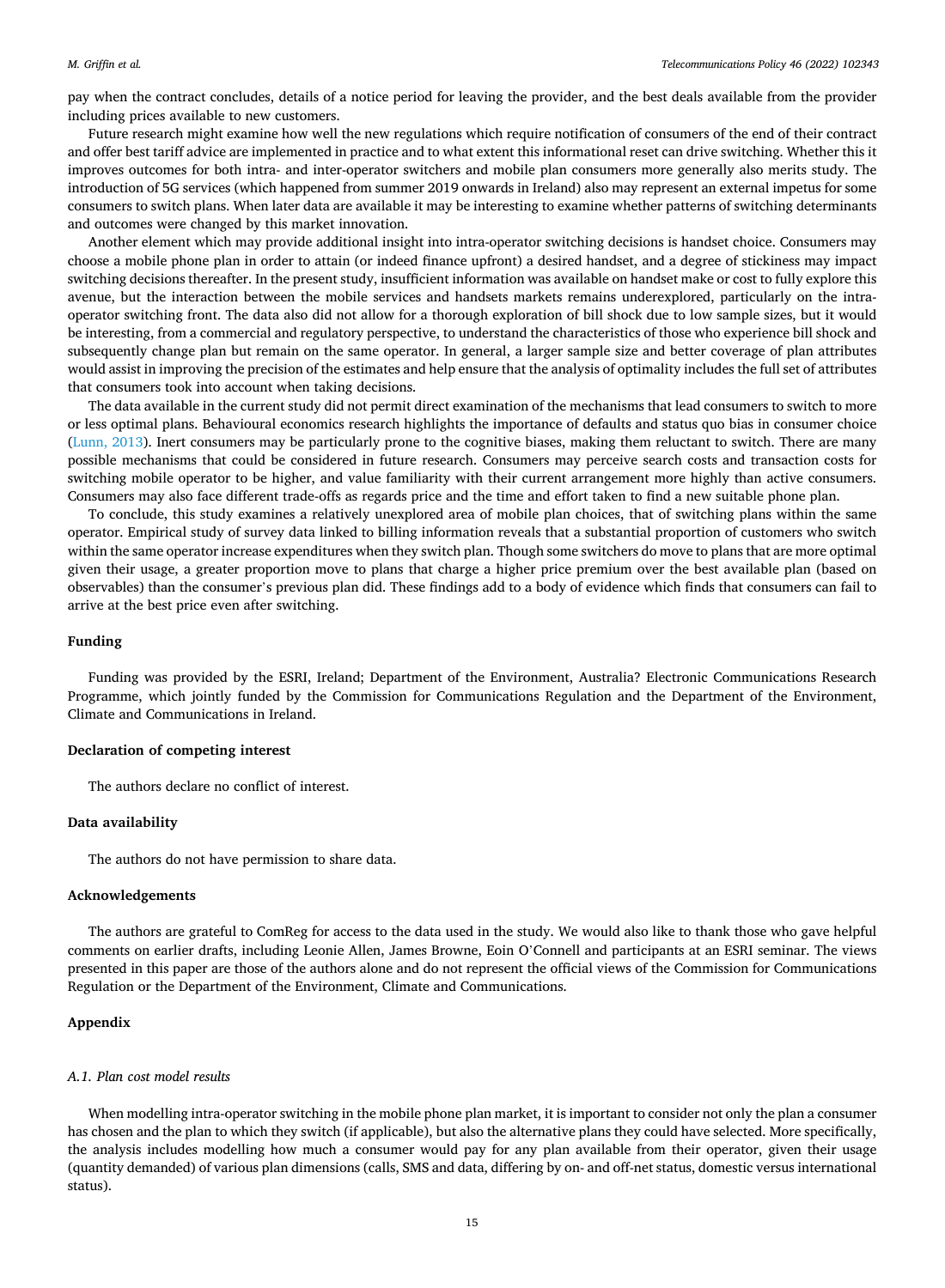The mobile phone operators provided granular data to ComReg on customers' plan details, usage and associated costs. However, due to data constraints (e.g., missing values and inconsistencies in how the data was provided across operators), there are gaps in the information on the cost of certain plan attributes. This means the precise cost of alternative plans could not be modelled using a "bottom-up" methodology i.e. built up from scratch. Therefore, a top-down approach for the plan cost model is employed, using regression analysis to estimate the marginal contributions to consumer's bills made by a range of plan attributes. This method is similar to hedonic regression, which is widely used in valuation studies. The hedonic regression approach assumes that a good can be viewed as a bundle of attributes, each of which contributes to the commodity's price. In the present context, through regressing plan expenditure on attributes it is possible to estimate the average price of each fixed plan attribute (e.g. unlimited on-net calls allowance) and the marginal price of any continuously-varying attribute. These coefficients can then be used, together with the consumer's actual usage, to simulate the cost of any plan for a given consumer.

The plan cost model regression coefficients can be multiplied by consumers' actual usage in a given billing period simulate how much the customer would have spent on any available plan given their usage of services and the plan's selection of relevant allow-ances. Regression results for the plan cost model are shown in [Table A1.1](#page-17-0). The model, which is estimated using OLS, explains about 66% of variation in monthly plan expenditures for the sample of over 15,000 respondent-billing periods.

|  |  |  |  |  |  |  |  | A.1.1. Plan cost model – OLS regression results |  |  |
|--|--|--|--|--|--|--|--|-------------------------------------------------|--|--|
|--|--|--|--|--|--|--|--|-------------------------------------------------|--|--|

|                                           | (1)       | (2)           |
|-------------------------------------------|-----------|---------------|
|                                           |           |               |
| <b>VARIABLES</b>                          | Coef      | <b>SE</b>     |
|                                           |           |               |
| Plan expenditure (ln)                     |           |               |
| Operator A ( $Ref =$                      | $-1.883$  | $0.188***$    |
| Operator B                                | $-1.756$  | $0.203***$    |
| Operator C                                | $-1.890$  | $0.212***$    |
| Operator D                                | $-1.834$  | $0.202***$    |
| Billpay x A                               | 0.395     | $0.0872***$   |
| Billpay x B                               | 0.144     | $0.0630**$    |
| Billpay x C                               | 0.904     | $0.109***$    |
| Billpay x D                               | 0.0559    | $0.0255**$    |
| 24m contract x B                          | 0.207     | $0.0634***$   |
| 24m contract x D                          | 0.392     | $0.0502***$   |
| 24m contract x C                          | $-0.0535$ | 0.126         |
| On-net Calls usage                        | $-0.0171$ | $0.00849**$   |
| OffNet Call Usage x A                     | 0.102     | 0.0731        |
| OffNet Call Usage x B                     | 0.0377    | $0.0141***$   |
| OffNet Call Usage x C                     | $-0.0983$ | 0.0209***     |
| OffNet Call Usage x D                     | 0.0665    | $0.0115***$   |
| Off-net SMS usage                         | 0.0121    | $0.00629*$    |
| Data usage (IRL) x A                      | 0.00464   | $0.00155***$  |
| Data usage (IRL) x B                      | 0.000118  | 0.000664      |
| Data usage (IRL) x C                      | 0.000104  | 7.88e-05      |
| Data usage x D                            | 0.000918  | $0.000191***$ |
| Unlimited allowance dummy - OnNet minutes | $-0.150$  | $0.0556***$   |
| Unlimited OffNet Calls x C                | 0.179     | 0.129         |
| Unlimited OffNet Calls x B                | 0.210     | $0.0520***$   |
| Unlimited OffNet Calls x D                | 0.135     | $0.0363***$   |
| Unlimited allowance dummy OnNet SMS       | 0.110     | 0.0874        |
| Unlimited allowance - OffNet SMS          | $-0.0668$ | 0.0484        |
| Advertised plan cost (ln)                 | 0.522     | $0.0627***$   |
| Observations                              | 15,339    |               |
| R-squared                                 | 0.657     |               |

Note: \*\*\*p < 0.01, \*\*p < 0.05, \*p < 0.1. Standard errors are clustered at the respondent level.

## *A.2. Additional results from switching models*

This section includes regression results for switching models that include demographic controls.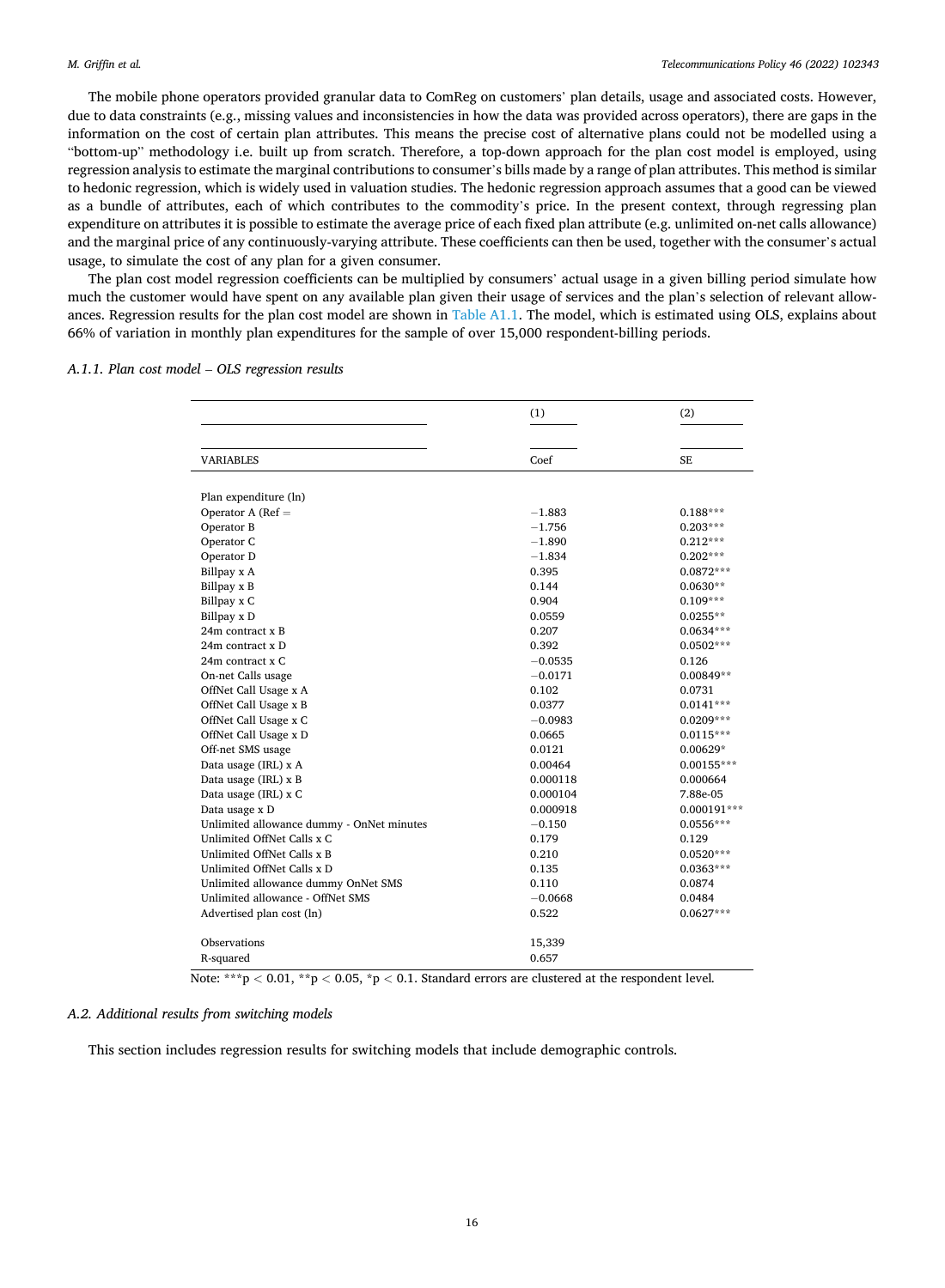## *A.2.1. Change in expenditure with demographic controls*

## **Table 9**

Heckman regression results for change in expenditure (log difference between simulated expenditures on new and old plans) including demographic controls

|                                         |           | First stage (switch $= 1$ ) |           | Second stage (dExpenditure) |
|-----------------------------------------|-----------|-----------------------------|-----------|-----------------------------|
| <b>VARIABLES</b>                        | Coef      | $\rm SE$                    | Coef      | SE                          |
| Expenditure L                           | 0.242     | $0.0571***$                 | $-0.577$  | $0.117***$                  |
| Female ( $ref = Male$ )                 | $-0.0482$ | 0.0681                      | 0.0208    | 0.0923                      |
| Age18.34 (ref = Age35-49)               | 0.0298    | 0.0889                      | 0.133     | 0.137                       |
| Age50plus ( $ref = Age35-49$ )          | 0.125     | $0.0740*$                   | $-0.113$  | 0.109                       |
| Married ( $ref = not married$ )         | $-0.0681$ | 0.0387*                     | 0.0815    | $0.0455*$                   |
| Rural ( $ref = urban$ )                 | $-0.0305$ | 0.0674                      | 0.0246    | 0.111                       |
| Handset L                               | 0.175     | 0.131                       | 0.209     | $0.121*$                    |
| Operator A (ref = Operator D)           | $-0.296$  | $0.126**$                   | 0.308     | 0.189                       |
| Operator B (ref = Operator D)           | $-0.610$  | $0.107***$                  | 0.485     | $0.228**$                   |
| Operator C (ref = Operator D)           | $-0.567$  | $0.126***$                  | 0.370     | $0.178**$                   |
| Educ primary ( $ref = Educ$ secondary)  | 0.0730    | 0.139                       | $-0.136$  | 0.173                       |
| Educ tertiary ( $ref = Educ$ secondary) | $-0.006$  | 0.0689                      | 0.0166    | 0.105                       |
| Billpay L                               | 0.0621    | 0.125                       | 0.182     | 0.156                       |
| OwnsBroadband                           | 0.247     | $0.129*$                    | $-0.0330$ | 0.159                       |
| Bundled L                               | 0.106     | 0.151                       | 0.353     | $0.198*$                    |
| Exceed L                                | 0.369     | $0.0940***$                 | $-0.331$  | $0.137**$                   |
| Contract $= 1m L$                       | 0.319     | $0.136**$                   |           |                             |
| Wifi                                    | $-0.0914$ | $0.0532*$                   |           |                             |
| Constant                                | $-2.495$  | $0.229***$                  | 2.071     | $0.679***$                  |
| athrho                                  | $-1.572$  |                             |           | $0.292***$                  |
| lnsigma                                 | $-0.008$  |                             |           | 0.227                       |
| <b>Observations</b>                     | 14,305    |                             |           |                             |
| Consumers                               | 928       |                             |           |                             |
| Switches                                | 195       |                             |           |                             |
| AIC: 2285                               |           |                             |           |                             |
| <b>BIC: 2571</b>                        |           |                             |           |                             |

Note: \*\*\*p *<* 0.01, \*\*p *<* 0.05, \*p *<* 0.1.

## **Table 10**

OLS regression results for change in expenditure (log difference between simulated expenditures on new and old plans) including demographic controls

| <b>VARIABLES</b>                         | Coef      | <b>SE</b>  |  |
|------------------------------------------|-----------|------------|--|
| Expenditure L                            | $-0.402$  | $0.108***$ |  |
| Female ( $ref = Male$ )                  | $-0.0627$ | 0.0843     |  |
| Age18 <sub>.</sub> 34 (ref = Age35-49)   | 0.134     | 0.108      |  |
| Age50plus ( $ref = Age35-49$ )           | $-0.0456$ | 0.0939     |  |
| Married (ref $=$ not married)            | 0.0431    | 0.0367     |  |
| Rural (ref $=$ urban)                    | 0.0173    | 0.102      |  |
| Handset L                                | 0.144     | 0.104      |  |
| Operator A (ref = Operator D)            | 0.0125    | 0.164      |  |
| Operator B (ref = Operator D)            | 0.0247    | 0.142      |  |
| Operator C (ref = Operator D)            | $-0.0410$ | 0.139      |  |
| Educ_primary ( $ref = Educ\_secondary$ ) | 0.0141    | 0.141      |  |
| Educ tertiary ( $ref = Educ$ secondary)  | $-0.0119$ | 0.101      |  |
| Billpay L                                | 0.139     | 0.133      |  |
| OwnsBroadband                            | 0.134     | 0.0879     |  |
| Bundled L                                | 0.475     | $0.168***$ |  |
| Exceed L                                 | 0.0146    | 0.0978     |  |
| Constant                                 | $-0.231$  | 0.171      |  |
| Observations                             | 195       |            |  |
| Consumers                                | 160       |            |  |
| $R^2$                                    | 0.22      |            |  |
| AIC: 327.4                               |           |            |  |
| BIC: 383.1                               |           |            |  |

Note: \*\*\*p *<* 0.01, \*\*p *<* 0.05, \*p *<* 0.1.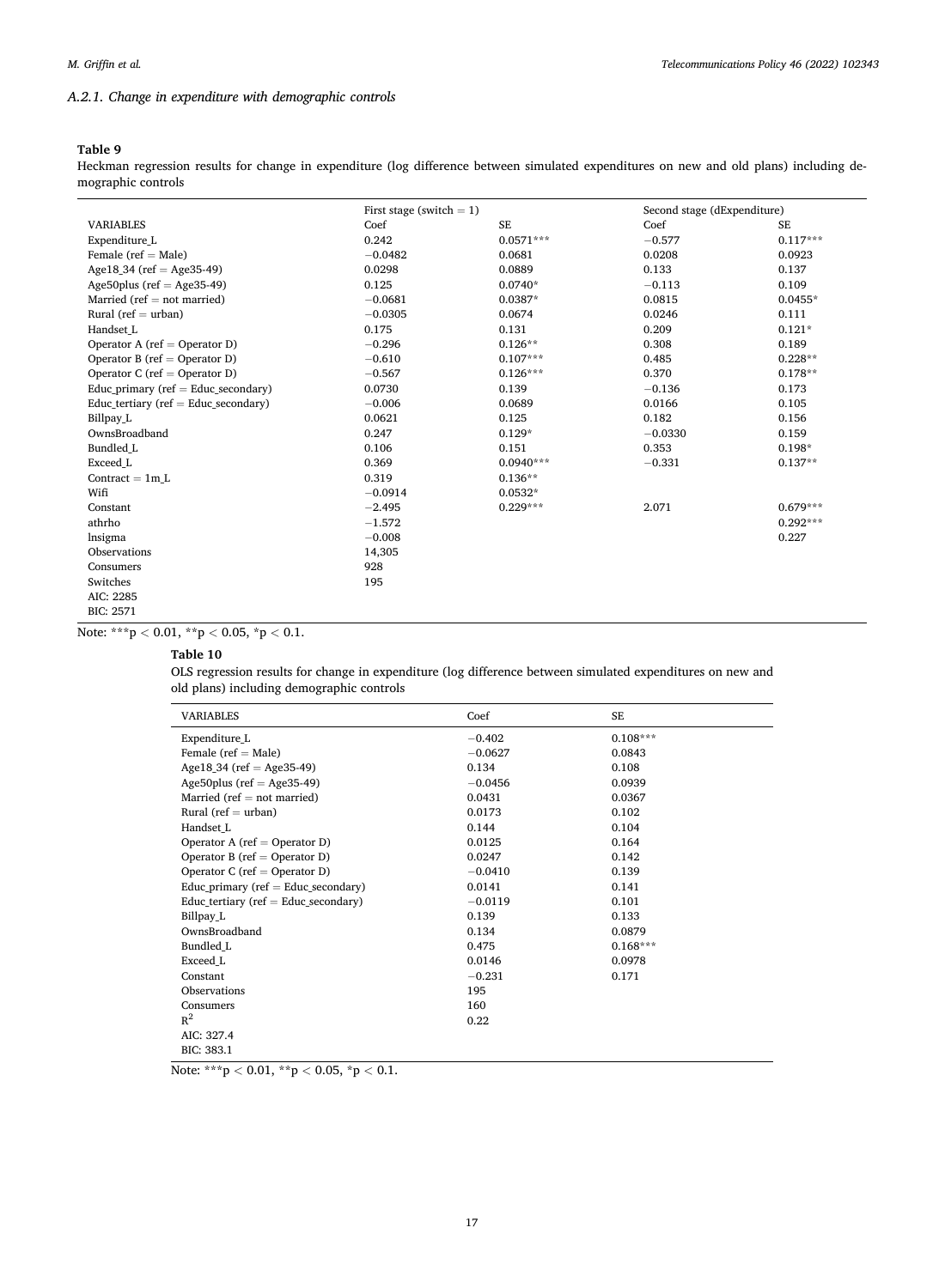## <span id="page-17-0"></span>*A.2.2. Change in premium with demographic controls*

## **Table 11**

Heckman regression results for change in plan premium (percentage change between simulated premiums on new and old plans) including demographic controls

|                                         | First stage (switch $= 1$ ) |             | Second stage (dPremium) |             |
|-----------------------------------------|-----------------------------|-------------|-------------------------|-------------|
| <b>VARIABLES</b>                        | Coef                        | <b>SE</b>   | Coef                    | <b>SE</b>   |
| Premium L                               | 0.206                       | $0.0746***$ | $-0.698$                | $0.0742***$ |
| Female ( $ref = Male$ )                 | $-0.0556$                   | 0.0692      | 0.0582                  | 0.0395      |
| Age18 34 (ref = Age35-49)               | 0.082                       | 0.0898      | 0.0255                  | 0.052       |
| Age50plus ( $ref = Age35-49$ )          | 0.125                       | $0.0738*$   | 0.00537                 | 0.049       |
| Married (ref $=$ not married)           | $-0.0597$                   | 0.041       | 0.0103                  | 0.0177      |
| Rural ( $ref = urban$ )                 | $-0.0142$                   | 0.0677      | 0.0815                  | $0.0447*$   |
| Handset L                               | 0.263                       | $0.145*$    | 0.0399                  | 0.0643      |
| Operator A (ref = Operator D)           | $-0.325$                    | $0.128**$   | $-0.322$                | $0.0966***$ |
| Operator B (ref = Operator D)           | $-0.552$                    | $0.107***$  | $-0.00484$              | 0.0605      |
| Operator C (ref = Operator D)           | $-0.788$                    | $0.158***$  | 1.206                   | $0.165***$  |
| Educ primary (ref = Educ secondary)     | 0.0651                      | 0.141       | 0.0426                  | 0.142       |
| Educ tertiary ( $ref = Educ$ secondary) | $-0.00999$                  | 0.0699      | $-0.00058$              | 0.0392      |
| Billpay L                               | 0.121                       | 0.135       | 0.064                   | 0.0663      |
| OwnsBroadband                           | 0.245                       | $0.130*$    | $-0.0662$               | 0.062       |
| <b>Bundled L</b>                        | 0.277                       | $0.138**$   | $-0.427$                | $0.130***$  |
| Exceed L                                | 0.405                       | $0.0998***$ | $-0.0949$               | $0.0406**$  |
| Contract $= 1m L$                       | 0.374                       | $0.174**$   |                         |             |
| Wifi                                    | $-0.0793$                   | 0.0672      |                         |             |
| Constant                                | $-2.767$                    | $0.258***$  | 0.752                   | $0.113***$  |
| Athrho                                  |                             |             | $-0.369$                | $\Omega$    |
| Lnsigma                                 |                             |             | $-1.384$                | $0.0778***$ |
| Observations                            | 13,899                      |             |                         |             |
| Consumers                               | 928                         |             |                         |             |
| Switches                                | 195                         |             |                         |             |
| AIC: 2010                               |                             |             |                         |             |
| <b>BIC: 2289</b>                        |                             |             |                         |             |

Note: \*\*\*p *<* 0.01, \*\*p *<* 0.05, \*p *<* 0.1.

## **Table 12**

OLS regression results for change in plan premium (percentage change between simulated premiums on new and old plans) including demographic controls

|                                         | DV: dPremium |             |  |
|-----------------------------------------|--------------|-------------|--|
| <b>VARIABLES</b>                        | Coef         | <b>SE</b>   |  |
| Expenditure L                           | $-0.681$     | $0.0785***$ |  |
| Female ( $ref = Male$ )                 | 0.0524       | 0.0411      |  |
| Age18 34 (ref = Age35-49)               | 0.0297       | 0.0550      |  |
| Age50plus ( $ref = Age35-49$ )          | 0.0156       | 0.0510      |  |
| Married (ref $=$ not married)           | 0.00567      | 0.0176      |  |
| Rural ( $ref = urban$ )                 | 0.0788       | $0.0462*$   |  |
| Handset L                               | 0.0409       | 0.0676      |  |
| Operator A (ref = Operator D)           | $-0.347$     | $0.101***$  |  |
| Operator B (ref = Operator D)           | $-0.0472$    | 0.0628      |  |
| Operator C (ref = Operator D)           | 1.145        | $0.173***$  |  |
| Educ primary ( $ref = Educ$ secondary)  | 0.0488       | 0.150       |  |
| Educ tertiary ( $ref = Educ$ secondary) | $-0.00129$   | 0.0405      |  |
| Billpay L                               | 0.0620       | 0.0695      |  |
| OwnsBroadband                           | $-0.0475$    | 0.0606      |  |
| Bundled L                               | $-0.402$     | $0.134***$  |  |
| Exceed L                                | $-0.0624$    | 0.0413      |  |
| Constant                                | 0.511        | $0.113***$  |  |
| Observations                            | 195          |             |  |
| Consumers                               | 160          |             |  |
| $R^2$                                   | 0.41         |             |  |
| AIC: 25.2                               |              |             |  |
| BIC: 80.9                               |              |             |  |

Note: \*\*\*p *<* 0.01, \*\*p *<* 0.05, \*p *<* 0.1.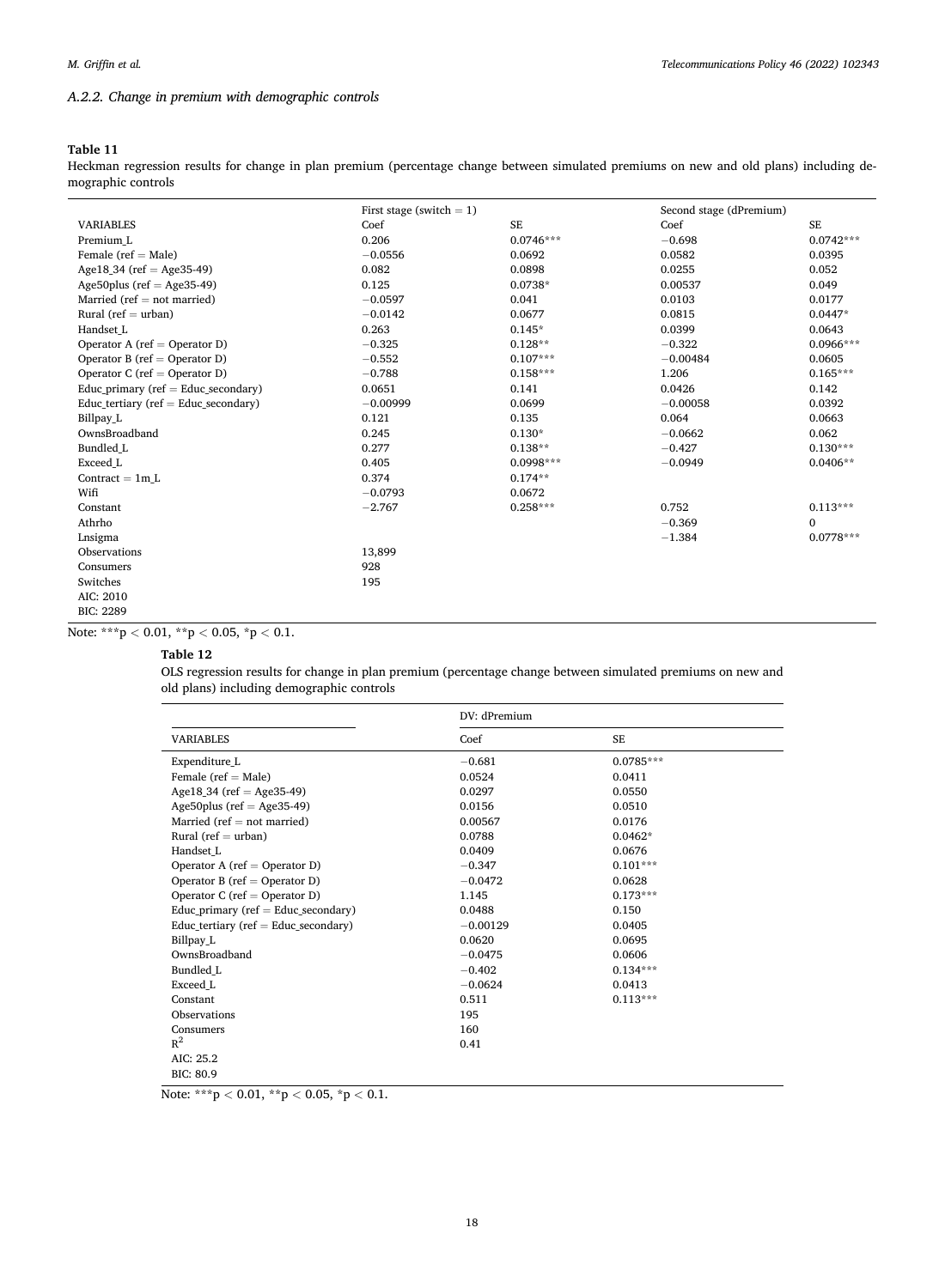#### <span id="page-18-0"></span>*M. Griffin et al.*

#### **References**

Bar-Gill, O., & Board, O. (2012). Product-use information and the limits of voluntary disclosure. *American Law and Economics Review, 14*(1), 235–270. [https://doi.org/](https://doi.org/10.1093/aler/ahr021) [10.1093/aler/ahr021](https://doi.org/10.1093/aler/ahr021)

Birke, D., & Swann, G. M. P. (2006). Network effects and the choice of mobile phone operator. *Journal of Evolutionary Economics, 16*(1–2), 65–84. [https://doi.org/](https://doi.org/10.1007/s00191-005-0001-5) [10.1007/s00191-005-0001-5](https://doi.org/10.1007/s00191-005-0001-5) 

[Cameron, A. C., & Trivedi, P. K. \(2010\).](http://refhub.elsevier.com/S0308-5961(22)00045-3/sref3) *Microeconometrics using Stata* (Vol. 2). College Station, TX: Stata Press.

Capponi, G., Corrocher, N., & Zirulia, L. (2021). Personalized pricing for customer retention: Theory and evidence from mobile communication. *Telecommunications Policy, 45*(1).<https://doi.org/10.1016/j.telpol.2020.102069>

Commission for Communications Regulation [ComReg]. (2020a). *Study on the impact of covid-19 on home broadband and mobile service usage document 21/06*. URL: [https://www.comreg.ie/media/2021/01/ComReg-2106.pdf.](https://www.comreg.ie/media/2021/01/ComReg-2106.pdf) Last downloaded 1 February 2022.

Commission for Communications Regulation [ComReg]. (2020b). *Irish communications market quarterly key data report 2019Q4*. URL: [http://www.comreg.ie/\\_](http://www.comreg.ie/_fileupload/publications/ComReg1549.pdf) [fileupload/publications/ComReg1549.pdf](http://www.comreg.ie/_fileupload/publications/ComReg1549.pdf). Last downloaded 1 February 2022.

Commission for Communications Regulation [ComReg]. (2020c). *Regulatory guidance on title III : End-user rights of the European electronic communications Code (20/ 111r*. URL: [https://www.comreg.ie/publication/regulatory-guidance-on-title-iii-end-user-rights-of-the-european-electronic-communications-code-2.](https://www.comreg.ie/publication/regulatory-guidance-on-title-iii-end-user-rights-of-the-european-electronic-communications-code-2) Last downloaded 1 February 2022.

Commission for Communications Regulation [ComReg], B&A Research and Insight & The Research Perspective. (2019). *Mobile consumer experience Survey of consumers - summer 2019*. Commission for Communications Regulation. URL: [http://edepositireland.ie/handle/2262/93480.](http://edepositireland.ie/handle/2262/93480) Last downloaded 1 February 2022.

Competition and Markets Authority. (2018). *Tackling the loyalty penalty: Response to a super-complaint made by Citizens Advice on 28 September 2018, 18 December*. Competition and Markets Authority. [https://www.gov.uk/cma-cases/loyalty-penalty-super-complaint.](https://www.gov.uk/cma-cases/loyalty-penalty-super-complaint)

- Confraria, J., Ribeiro, T., & Vasconcelos, H. (2017). Analysis of consumer preferences for mobile telecom plans using a discrete choice experiment. *Telecommunications Policy, 41*(3), 157–169. <https://doi.org/10.1016/j.telpol.2016.12.009>
- Earl, P. E., Friesen, L., & Shadforth, C. (2019). Elusive optima: A process tracing analysis of procedural rationality in mobile phone connection plan choices. *Journal of Economic Behavior & Organization, 161*, 303–322. <https://doi.org/10.1016/j.jebo.2019.03.021>
- Economides, N., Seim, K., & Viard, V. B. (2008). Quantifying the benefits of entry into local phone service. *The RAND Journal of Economics, 39*(3), 699–730. [https://](https://doi.org/10.1111/j.1756-2171.2008.00035.x) [doi.org/10.1111/j.1756-2171.2008.00035.x](https://doi.org/10.1111/j.1756-2171.2008.00035.x)

European Commission. (2016). *Case m.7612 - Hutchison 3G UK/Telefonica UK*[. Merger Procedure Regulation \(EC\) 139/2004. European Commission.](http://refhub.elsevier.com/S0308-5961(22)00045-3/sref13)

- Friesen, L., & Earl, P. E. (2015). Multipart tariffs and bounded rationality: An experimental analysis of mobile phone plan choices. *Journal of Economic Behavior & Organization, 116*, 239–253. <https://doi.org/10.1016/j.jebo.2015.04.016>
- Friesen, L., & Earl, P. E. (2020). An experimental analysis of regulatory interventions for complex pricing. *Southern Economic Journal, 86*(3), 1241–1266. [https://doi.](https://doi.org/10.1002/soej.12414) [org/10.1002/soej.12414](https://doi.org/10.1002/soej.12414)
- Gabaix, X., & Laibson, D. (2006). Shrouded attributes, consumer myopia, and information suppression in competitive markets. *Quarterly Journal of Economics, 121*(2), 505–540. <https://doi.org/10.1162/qjec.2006.121.2.505>

Genakos, C., Roumanias, C., & Valletti, T. (2015). Loss aversion on the phone. *CEP Discussion Paper, 1373*. <http://cep.lse.ac.uk/pubs/download/dp1373.pdf>.

Gerpott, T. J., & Meinert, P. (2016). The impact of mobile internet usage on mobile voice calling behavior: A two-level analysis of residential mobile communications customers in Germany. *Telecommunications Policy, 40*(1), 62–76. <https://doi.org/10.1016/j.telpol.2015.09.004>

Godlovitch, I., Knips, J., Wenick, C., Gries, C., Lucidi, S., & Braun, M.-R. (2021). *The role of MVNOs in evolving mobile markets*. [https://www.comreg.ie/media/2021/](https://www.comreg.ie/media/2021/10/ComReg-21101a.pdf) [10/ComReg-21101a.pdf](https://www.comreg.ie/media/2021/10/ComReg-21101a.pdf).

Grubb, M. D. (2009). Selling to overconfident consumers. *The American Economic Review, 99*(5), 1770–1807. <https://doi.org/10.1257/aer.99.5.1770>

Grubb, M. D. (2015a). Behavioral consumers in industrial organization: An overview. *Review of Industrial Organization, 47*(3), 247–258. [https://doi.org/10.1007/](https://doi.org/10.1007/s11151-015-9477-9) [s11151-015-9477-9](https://doi.org/10.1007/s11151-015-9477-9)

- Grubb, M. D. (2015b). Failing to choose the best price: Theory, evidence, and policy. *Review of Industrial Organization, 47*(3), 303–340. [https://doi.org/10.1007/](https://doi.org/10.1007/s11151-015-9476-x)  [s11151-015-9476-x](https://doi.org/10.1007/s11151-015-9476-x)
- Grzybowski, L., & Liang, J. (2015). Estimating demand for fixed-mobile bundles and switching costs between tariffs. *Information Economics and Policy, 33*, 1–10. [https://doi.org/10.1016/j.infoecopol.2015.08.002.](https://doi.org/10.1016/j.infoecopol.2015.08.002) January 2014.
- Grzybowski, L., & Nicolle, A. (2021). Estimating consumer inertia in repeated choices of smartphones. *The Journal of Industrial Economics, 69*(1), 33–82. [https://doi.](https://doi.org/10.1111/joie.12239) [org/10.1111/joie.12239](https://doi.org/10.1111/joie.12239)
- Han, S., Jun, J., & Yeo, E. (2021). In pursuit of sustainable mobile policy: A study of consumer tariff preferences under uncertainty. *Sustainability, 13*(2), 1–20. [https://](https://doi.org/10.3390/su13020540) [doi.org/10.3390/su13020540](https://doi.org/10.3390/su13020540)
- [Harrison, P., McQuilken, L., Robertson, N., & Chalmers, K. \(2011\).](http://refhub.elsevier.com/S0308-5961(22)00045-3/sref26) *Seeking straight answers : Telecommunications (issue september)*. Deakin University and the Australian [Communications Consumer Action Network.](http://refhub.elsevier.com/S0308-5961(22)00045-3/sref26)
- [Heckman, J. J. \(1976\). The common structure of statistical models of truncation, sample selection and limited dependent variables and a simple estimator for such](http://refhub.elsevier.com/S0308-5961(22)00045-3/sref27) models. *[Annals of Economic and Social Measurement, 5](http://refhub.elsevier.com/S0308-5961(22)00045-3/sref27)*(4), 475–492.
- Huang, Y., Zhu, F., Yuan, M., Deng, K., Li, Y., Ni, B., Dai, W., Yang, Q., & Zeng, J. (2015). Telco churn prediction with big data. *Proceedings of the ACM SIGMOD International Conference on Management of Data*, 607–618. [https://doi.org/10.1145/2723372.2742794.](https://doi.org/10.1145/2723372.2742794) May 2015.
- Ida, T., & Kuroda, T. (2009). Discrete choice model analysis of mobile telephone service demand in Japan. *Empirical Economics, 36*(1), 65–80. [https://doi.org/](https://doi.org/10.1007/s00181-008-0187-0)  [10.1007/s00181-008-0187-0](https://doi.org/10.1007/s00181-008-0187-0)
- Jin, H., Lu, Z., Huang, L., & Dou, J. (2021). Not too much nor too little: Salience bias in mobile plan choices. *Telecommunications Policy, 45*(4). [https://doi.org/](https://doi.org/10.1016/j.telpol.2020.102071) [10.1016/j.telpol.2020.102071](https://doi.org/10.1016/j.telpol.2020.102071)
- Kamenica, E., Mullainathan, S., & Thaler, R. (2011). Helping consumers know themselves. *The American Economic Review, 101*(3), 417–422. [https://doi.org/10.1257/](https://doi.org/10.1257/aer.101.3.417) [aer.101.3.417](https://doi.org/10.1257/aer.101.3.417)
- Karacuka, M., Çatik, A. N., & Haucap, J. (2013). Consumer choice and local network effects in mobile telecommunications in Turkey. *Telecommunications Policy, 37*  (4–5), 334–344. <https://doi.org/10.1016/j.telpol.2012.10.005>
- Karjaluoto, H., Karvonen, J., Kesti, M., Koivumäki, T., Manninen, M., Pakola, J., Ristola, A., & Salo, J. (2005). Factors affecting consumer choice of mobile phones: Two studies from Finland. *Journal of Euromarketing, 14*(3), 59–82. [https://doi.org/10.1300/J037v14n03\\_04](https://doi.org/10.1300/J037v14n03_04)
- Kim, H. S., & Kwon, N. (2003). The advantage of network size in acquiring new subscribers: A conditional logit analysis of the Korean mobile telephony market. *Information Economics and Policy, 15*(1), 17–33. [https://doi.org/10.1016/S0167-6245\(02\)00070-7](https://doi.org/10.1016/S0167-6245(02)00070-7)
- Kim, Y., Telang, R., Vogt, W. B., & Krishnan, R. (2010). An empirical analysis of mobile voice service and SMS: A structural model. *Management Science, 56*(2), 234–252. <https://doi.org/10.1287/mnsc.1090.1091>
- Kim, H. S., & Yoon, C. H. (2004). Determinants of subscriber churn and customer loyalty in the Korean mobile telephony market. *Telecommunications Policy, 28*(9–10), 751–765. <https://doi.org/10.1016/j.telpol.2004.05.013>
- Lambrecht, A., & Skiera, B. (2006). Paying too much and being happy about it: Existence, causes, and consequences of tariff-choice biases. *Journal of Marketing Research, 43*(2), 212–223. <https://doi.org/10.1509/jmkr.43.2.212>

Lewis, H. G. (1974). Comments on selectivity biases in wage comparisons. *Journal of Political Economy, 82*(6), 1145–1155.<https://doi.org/10.1086/260268>

- Lu, N., Lin, H., Lu, J., & Zhang, G. (2014). A customer churn prediction model in telecom industry using boosting. *IEEE Transactions on Industrial Informatics, 10*(2), 1659–1665. <https://doi.org/10.1109/TII.2012.2224355>
- Lunn, P. D. (2013). Telecommunications consumers: A behavioral economic analysis. *Journal of Consumer Affairs, 47*(1), 167–189. [https://doi.org/10.1111/j.1745-](https://doi.org/10.1111/j.1745-6606.2012.01245.x) [6606.2012.01245.x](https://doi.org/10.1111/j.1745-6606.2012.01245.x)